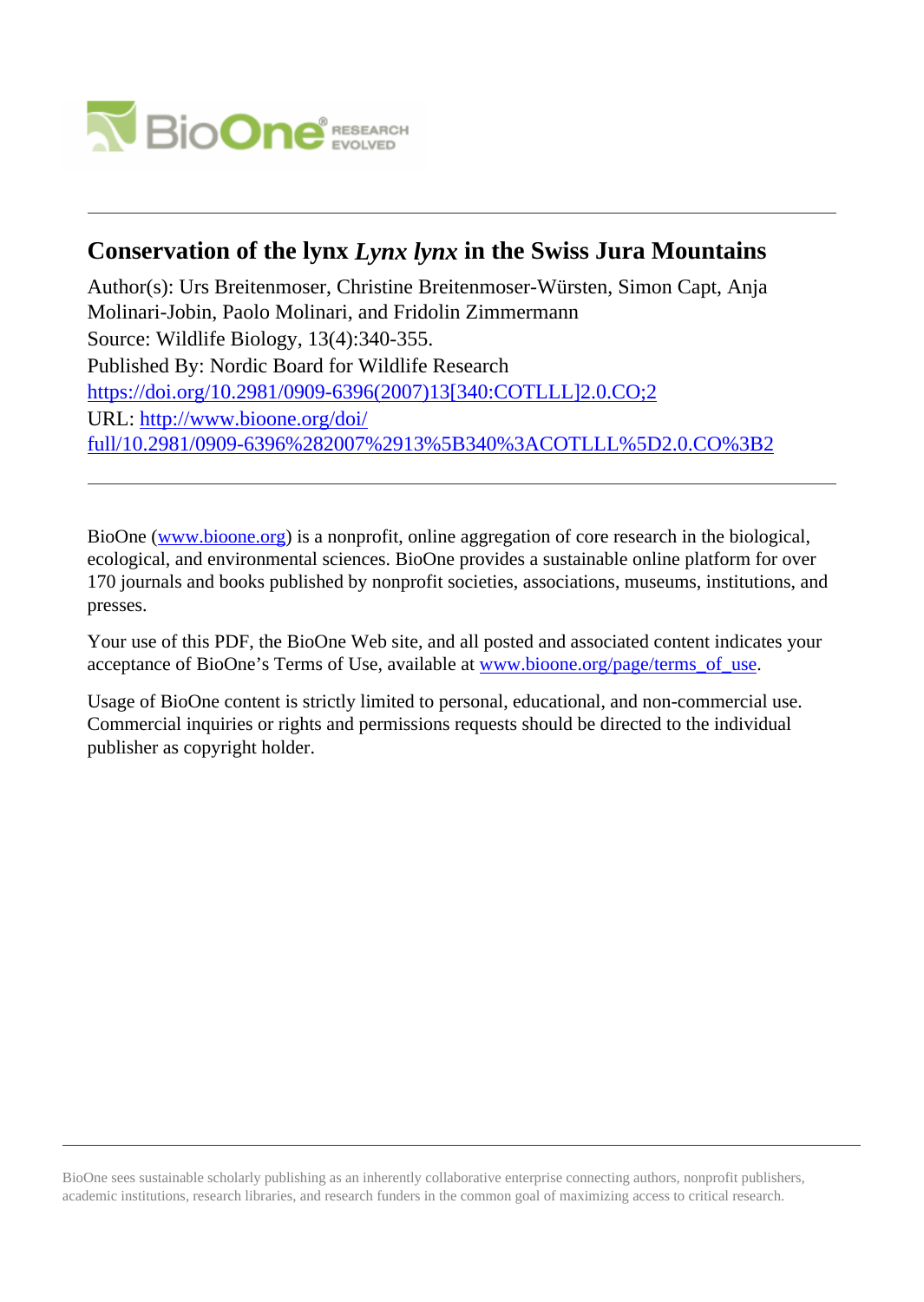# ORIGINAL ARTICLES

# Conservation of the lynx Lynx lynx in the Swiss Jura Mountains

Urs Breitenmoser, Christine Breitenmoser-Wu¨rsten, Simon Capt, Anja Molinari-Jobin, Paolo Molinari & Fridolin Zimmermann

> Breitenmoser, U., Breitenmoser-Wu¨rsten, C., Capt, S., Molinari-Jobin, A., Molinari, P. & Zimmermann, F. 2007: Conservation of the lynx Lynx lynx in the Swiss Jura Mountains. - Wildl. Biol. 13: 340-355.

> Lynx Lynx lynx returned to a semi-natural, human dominated landscape in the Jura Mountains in France and Switzerland after reintroductions in the early 1970s. Controversy has resulted from lynx attacking sheep and preying on game species such as roe deer Capreolus capreolus and chamois Rupicapra rupicapra. We review the history of the lynx, the transition of the landscape and fauna in the Jura Mountains, and recent findings from long-term field studies on the species. Possible threats to the survival of the population are assessed. The ecological conditions for the existence of the lynx in the Jura Mountains have improved since the species was eradicated in the 19th century. Both habitat and prey base are suitable for maintaining the population. Immediate threats include traffic accidents and illegal killings. Long-term threats include small population size and genetic impoverishment as a result of the post-reintroduction bottleneck. We recommend conservation and management that involve local people and cooperation at national and international scales. Fragmentation of the habitat and the management system should be avoided, and landscape linkages from the Jura Mountains to adjacent mountain ranges should be established to promote a lynx metapopulation.

> Key words: anthropogenic threats, conservation, history, Jura Mountains, Lynx lynx

> Urs Breitenmoser, Institute of Veterinary Virology, University of Berne, Länggass-Strasse 121, CH-3012 Bern, Switzerland - e-mail: urs. breitenmoser@ivv.unibe.ch

> Christine Breitenmoser-Wu¨rsten, Simon Capt, Anja Molinari-Jobin, Paolo Molinari & Fridolin Zimmermann, KORA, Thunstrasse 31, CH-3074 Muri b. Bern, Switzerland - e-mail addresses: ch.breitenmoser@kora.ch (Christine Breitenmoser-Wu¨rsten); s.capt@unine.ch (Simon Capt); a.molinari@kora.ch (Anja Molinari-Jobin); p.molinari@kora.ch (Paolo Molinari); f.zimmermann@kora.ch (Fridolin Zimmermann)

Corresponding author:Urs Breitenmoser

Received 12 August 2004, accepted 2 June 2006

Associate Editor: Henrik Andrén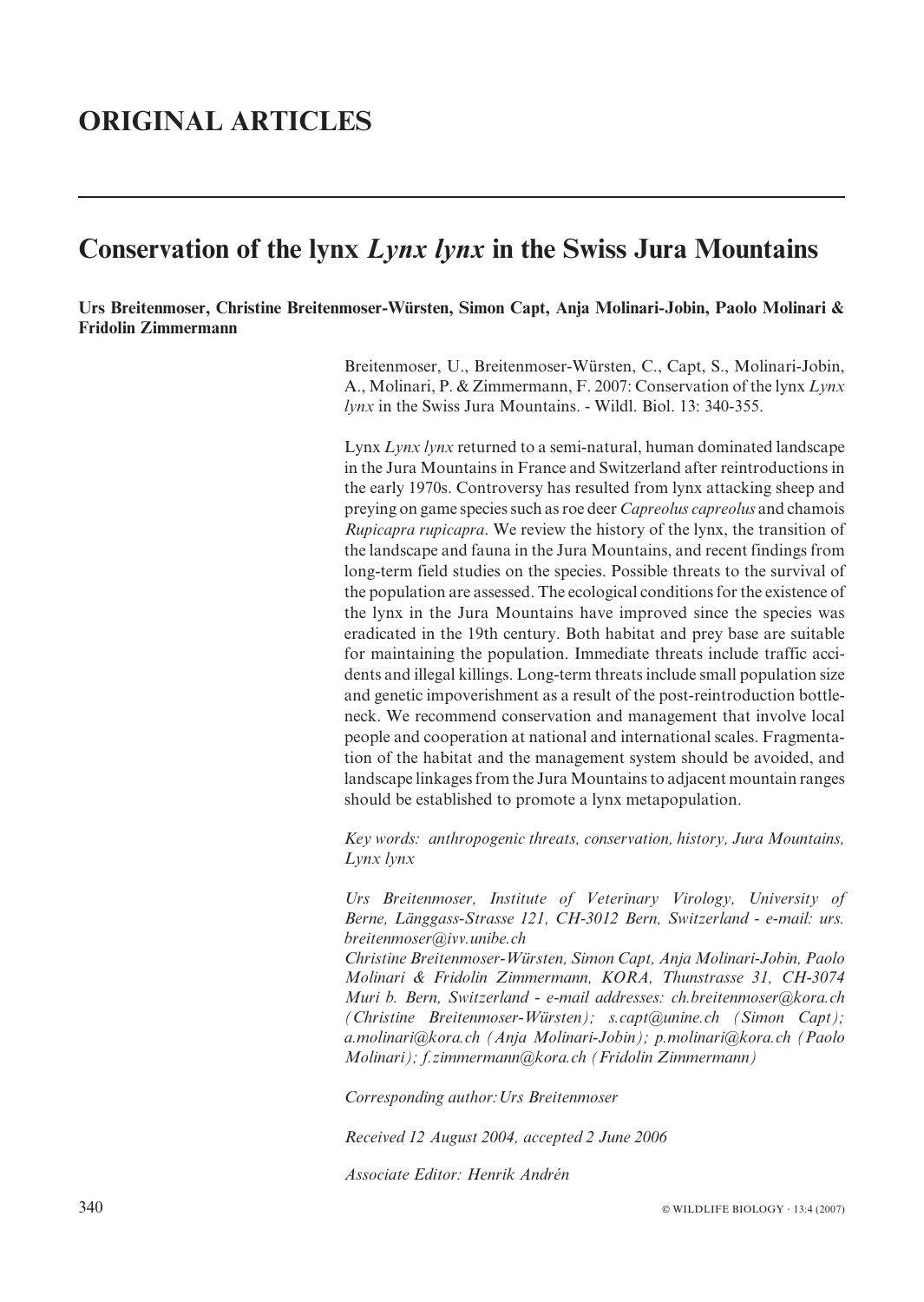The preservation of large carnivores in humandominated landscapes will be one of the big challenges in nature conservation in the 21st century. On one hand, large carnivore populations need much space, usually considerably more than what protected areas offer, and must therefore be allowed to expand into landscapes used by humans, where, on the other hand, they are not always welcome. Suitable terrestrial carnivore habitat in the cultivated landscape is fragmented by widespread anthropogenic infrastructure. Predation on wild and domestic animals brings carnivores into direct conflict with human hunters and livestock breeders. Even where large carnivores enjoy legal protection, as in most European countries, traffic accidents and retaliation killings are often the two prominent causes of mortality (wolf Canis lupus: Boitani 2000; brown bear Ursus arctos: Swenson et al. 2000; Eurasian lynx Lynx lynx: Breitenmoser et al. 2000). Large carnivores act as umbrella or flagship species (Simberloff 1998), and their presence (or the effort needed to maintain their presence) is an indicator not only of the quality of the environment (habitat and prey base), but also of human tolerance. The conservation of a large carnivore in a cultural landscape is complex, involving not only ecological knowledge, but also the understanding of human dimensions and the implementation of appropriate legislation, management and monitoring.

The restoration and conservation of the Eurasian lynx in the Jura Mountains of Switzerland and France is a case study of returning a large predator to a modern cultivated landscape. The lynx was reintroduced into the Jura Mountains in the first half of the 1970s before expanding over the southwestern part of the mountain range (Breitenmoser & Baettig 1992, Breitenmoser et al. 1998, Capt 2007). The releases were done in secret, and there was no follow-up programme. The history of the scientific survey of the Jura lynx population started in the late 1980s. Retrospective collection of data in France and Switzerland began in 1986 (Herrenschmidt & Leger 1987a, Breitenmoser & Baettig 1992). Since then, monitoring systems have been established in both countries (Vandel & Stahl 1998b, Vandel 2001, Capt et al. 1998), but comprehensive status reports were published only for the French part (Herrenschmidt & Leger 1987b, Vandel & Stahl 1998b, Stahl & Vandel 1999). Radio-telemetry studies were conducted in the Swiss Jura Mountains during 1988-1998, and in the French part during 1995-1998, resulting in a number of theses and publications on lynx land tenure, demography, social organisation (Kaczensky 1991, Dötterer 1992, Breitenmoser et al. 1993), behaviour and habitat use (Bernhart 1990, Weigl 1993, Wölfl 1993, Wölfl & Wölfl 1996, Molinari & Jobin 2001, Zimmermann & Breitenmoser 2001), and predation on wildlife (Liberek 1992, Jobin et al. 2000, Molinari-Jobin et al. 2002) and livestock (Capt et al. 1993, Vandel & Stahl 1998a, Stahl et al. 2001a,b).

A comprehensive review of ecology, population status and conservation needs of lynx in the Jura Mountains is lacking. In this paper, we compile results from monitoring and field studies including development and status of the population (Capt 2007), spatial behaviour (Breitenmoser-Würsten et al. 2007b), demography (Breitenmoser-Würsten et al. 2007a), predation aspects (Molinari-Jobin et al. 2007), and the suitability of the Jura Mountains as lynx habitat (Zimmermann & Breitenmoser 2007). These papers form the scientific framework for the 'technocratic' conservation of the lynx in the Jura Mountains. However, a 'holistic' conservation strategy considering the sociocultural, economic and political context implies more than ecological knowledge. In this first paper of the series, we provide some background information on the Jura Mountains and its ecological and cultural history and review the present knowledge under the aspect of potential threats and recommendations for a comprehensive conservation strategy. We regard the present status, not only of the lynx population, but also of its living space, the result of an evolving situation. Consequently, the assessment of the past and the present allows us to anticipate future challenges and opportunities. Hence, we ask the following questions:

- 1) What are the contemporary ecological and anthropogenic conditions for the existence of the lynx in the Jura Mountains?
- 2) How did these conditions change since the eradication of the lynx in the 18th and 19th centuries?
- 3) What are the potential or identified threats to the population, the limits of human tolerance, and what are the apparent needs for its future conservation?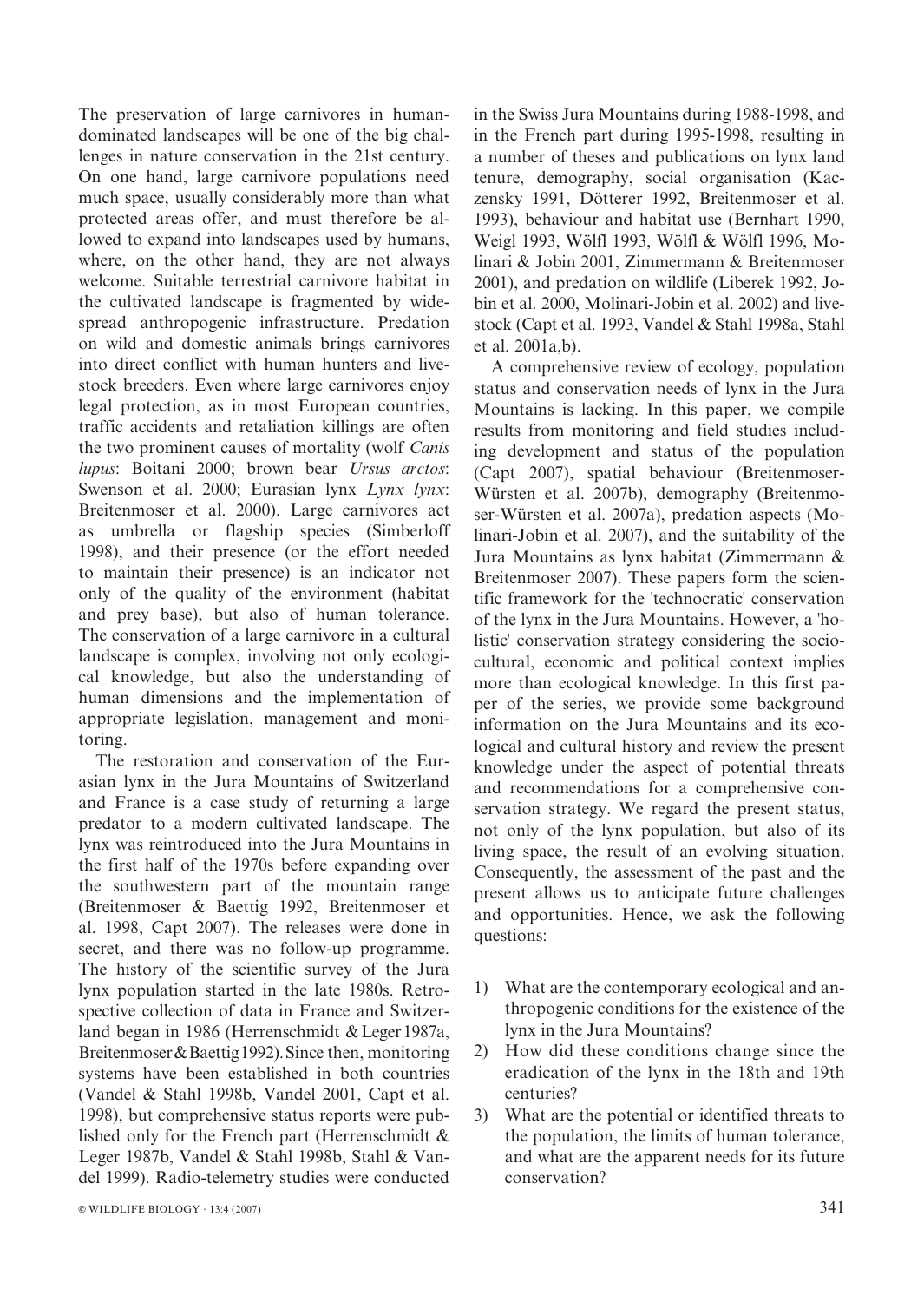

Figure 1. Jura Mountains in France and Switzerland. The shape of the range is indicated by the 500 m elevation isoclines. The centre of the field work was the Jura Mountains of the canton of Vaud (VD) and the neighbouring areas of the canton of Neuchâtel (NE) and the departments of Ain (01) and Jura (39). The study area in which radio-telemetry was performed is indicated by the two corners (position of the southwestern corner is  $46^{\circ}06'N/5^{\circ}15'E$  and the position of the northeastern corner is  $47^{\circ}25'N/7^{\circ}44'E$ ). Labels and abbreviations of French departments and Swiss cantons are given in Table 1.

## Material and methods

#### Study area

The Jura Mountains stretch from the junction of the rivers Aare and Rhine in the northeast to the junction of the Guiers with the Rhone River in the southwest (Fig. 1). It is situated between the plateau of the Haute-Saône in France in the north and the Swiss Plateau in the south. The high ridges of this secondary mountain chain are 1,200-  $1,500$  m a.s.l., the highest peak is the Crêt de la Neige at 1,718 m a.s.l. The rock is Mesozoic calcium from the ancient Tethys Sea. The formation of the parallel mountain chains of the Jura took place during the late phase of the formation of the Alps, in the late Tertiary period (Miocene to Pliocene, 13- 5 million years BP). The result of the folding process was a mountainous karst landscape in the south, table mountains in the northeast, and high plateaus in the northwest (see Blant 2001 for details). Although the mountain chain, which is exposed to western winds from the Atlantic ocean, experience 1,300-2,000 mm precipitation annually (Blant 2001), water is scarce because the karst re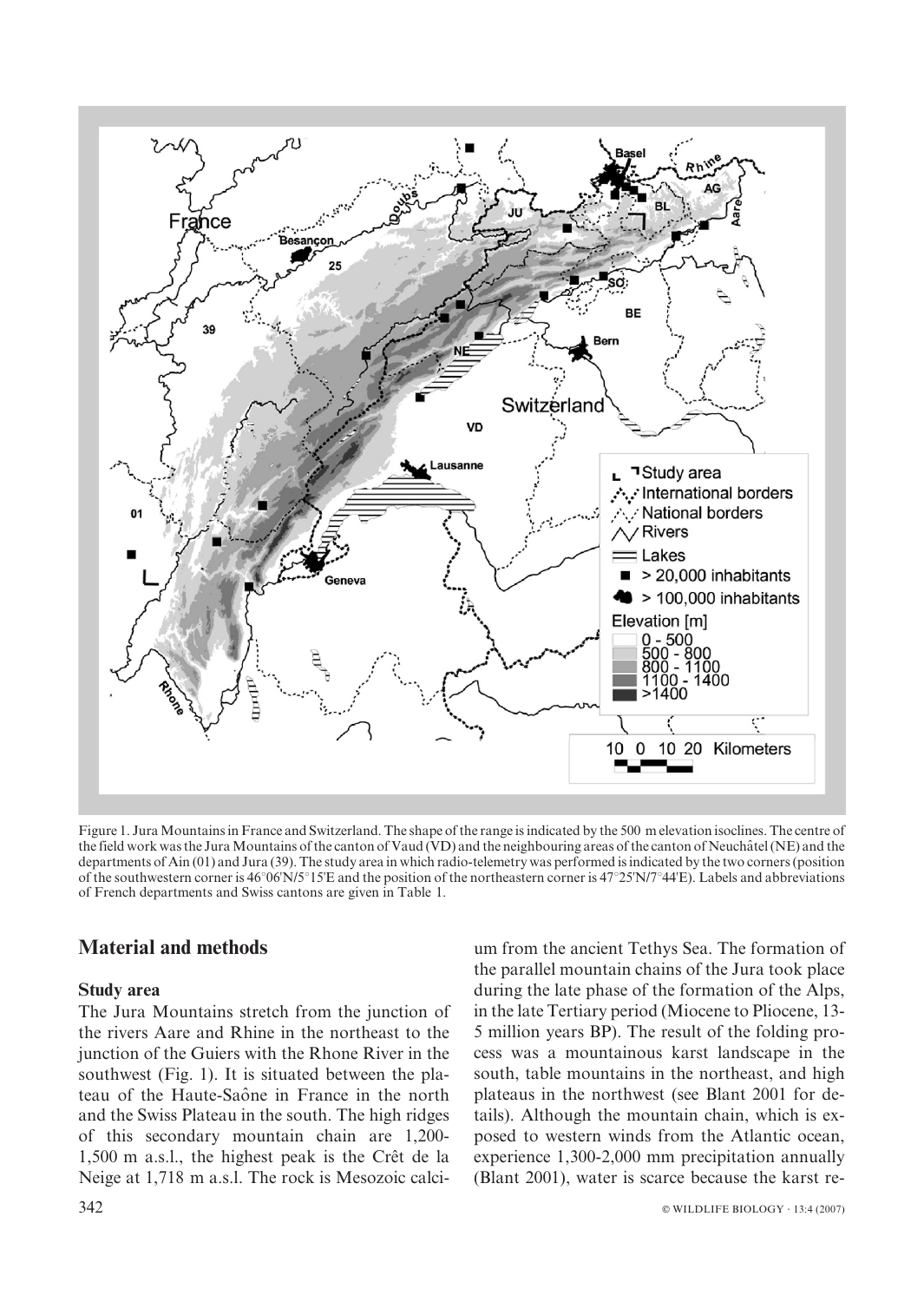gion supports surface waters only along valley bottoms.

The Jura Mountains (Blant 2001) are more than what a traveller sees along the border between France and Switzerland. For lynx, we defined the outlines of the Jura Mountains according to geographic and habitat features, such as lakes and rivers as natural boundaries, or the sharp transition from the wooded slopes to the open agricultural plateau at the foothills in Switzerland. Where an absence of natural barriers occurs (i.e. in the northwestern periphery) we use the 500 m contour line (see Fig. 1) separating the mountain forests from the open agricultural landscape of the plains. Close to the foothills of the Jura Mountains, we find the large cities of Lyon, Geneva, Lausanne, Neuchâtel, Basel and Besançon. This area includes, completely or in part, 10 administrative units, three French departments and seven Swiss cantons (abbreviations are given in Table 1). The focus area for the field work summarised in this paper were the Jura Mountains in the canton of Vaud (VD), but dispersing lynx roamed over much of the mountains (see Fig. 1).

#### Data sources and analyses

Estimation of (relative) areas and population density for the administrative units (see Table 1) were determined with the Geographic Information System (GIS) Arc-View (ESRI, Redlands CA, USA), using CORINE land use data (European Topic Centre on Land Cover, Environment Satellite Data Centre, Kiruna, Sweden) for the entire Jura Mountains and GEOSTAT data (Federal Office of Statistics, data release 1992) for the Swiss part. As a consequence of differences in the resolution (250  $\times$  250 m grid for the CORINE, and 100  $\times$  100 m for the GEOSTAT data), the geographic projection, and the classification of original categories, the results varied according to the data source. As a rule, we computed areas from vector rather than grid data and used the highest available resolution.

## Ecological and anthropogenic conditions for the existence of the lynx in the Jura **Mountains**

#### Habitat elements

The Jura Mountains stretch over 300 km from the southwest to the northeast, 30-60 km from the southeast to the northwest, and cover almost 14,000  $km^2$  (see Fig. 1 and Table 1). Forest is the most prominent landscape feature of the Jura Mountains and a natural timberline is lacking. Half of the entire surface is covered by forest, and none of the 10 administrative units listed in Table 1 has  $<$  40% woodland cover. Forest types range from mixed deciduous forest with relict Mediterranean elements on the foothills of the south slopes to the

Table 1. Characteristics of the cultivated landscape of the French departments and Swiss cantons comprising the Jura Mountains. Data sources are CORINE land use data  $(G_{250})$  for France and the entire Jura Mountains, and GEOSTAT data ( $G_{100}$ ) for Switzerland. Population density data are not available from the CORINE data set, but the population density (inhabitants/ $km^2$ ) computed from the  $G_{100}$  data set is highly correlated (r<sup>2</sup> = 0.949, P < 0.001) with the relative area of settlements from the  $G_{250}$  for the Swiss cantons, and is a good indicator for the human presence.

|                    | Sign      | Language |                      |                    |            | Relative $(\% )$ area of      |                          |        |          |
|--------------------|-----------|----------|----------------------|--------------------|------------|-------------------------------|--------------------------|--------|----------|
|                    |           |          | Area inside the Jura |                    | Population | Settlements                   |                          |        |          |
| Unit               |           |          | Km <sup>2</sup>      | $%$ of unit        | density    | G <sub>250</sub> <sup>a</sup> | $G_{100}$                | Forest | Pastures |
| French departments |           |          | 8923                 | 65.2               |            | 2.4                           | $\overline{\phantom{a}}$ | 50.6   | 27.8     |
| Ain                | 01        | F        | 2483                 | 43.0               |            | 4.0                           | $\overline{\phantom{a}}$ | 59.8   | 13.0     |
| Jura               | 39        | F        | 3068                 | 60.4               |            | 1.7                           |                          | 54.6   | 20.7     |
| Doubs              | 25        | F        | 3372                 | 64.5               |            | 1.9                           |                          | 41.3   | 37.5     |
| Swiss cantons      |           |          | 4768                 | 34.8               | 188        | 4.1                           | 5.9                      | 45.4   | 12.6     |
| Vaud               | <b>VD</b> | F        | 1054                 | 33.0               | 60         | 0.9                           | 3.2                      | 49.4   | 14.0     |
| Neuchâtel          | <b>NE</b> | F        | 690                  | 100.0 <sup>b</sup> | 213        | 3.4                           | 5.6                      | 44.0   | 16.5     |
| Jura               | JU        | F        | 765                  | 92.7               | 80         | 1.5                           | 3.9                      | 44.2   | 15.9     |
| Berne              | BE        | F/G      | 679                  | 11.3               | 199        | 3.5                           | 5.6                      | 48.4   | 17.6     |
| Solothurn          | SO.       | G        | 615                  | 78.6               | 237        | 5.6                           | 7.7                      | 47.5   | 9.9      |
| Basel-Landschaft   | BL        | G        | 518                  | 100.0              | 491        | 13.3                          | 12.2                     | 42.0   | 5.8      |
| Aargau             | AG        | G        | 447                  | 23.4               | 198        | 5.7                           | 7.6                      | 41.0   | 3.1      |
| Jura Mountains     |           |          | 13691                |                    |            | 3.0                           |                          | 49.3   | 21.8     |

 $^{\rm a}$  Due to the large grid size, the G<sub>250</sub> overestimates high and underestimates low values, but the relative ranking of the units is correct.  $^{\rm b}$  Only lake of Neuchâtel outside the Jura Mountains.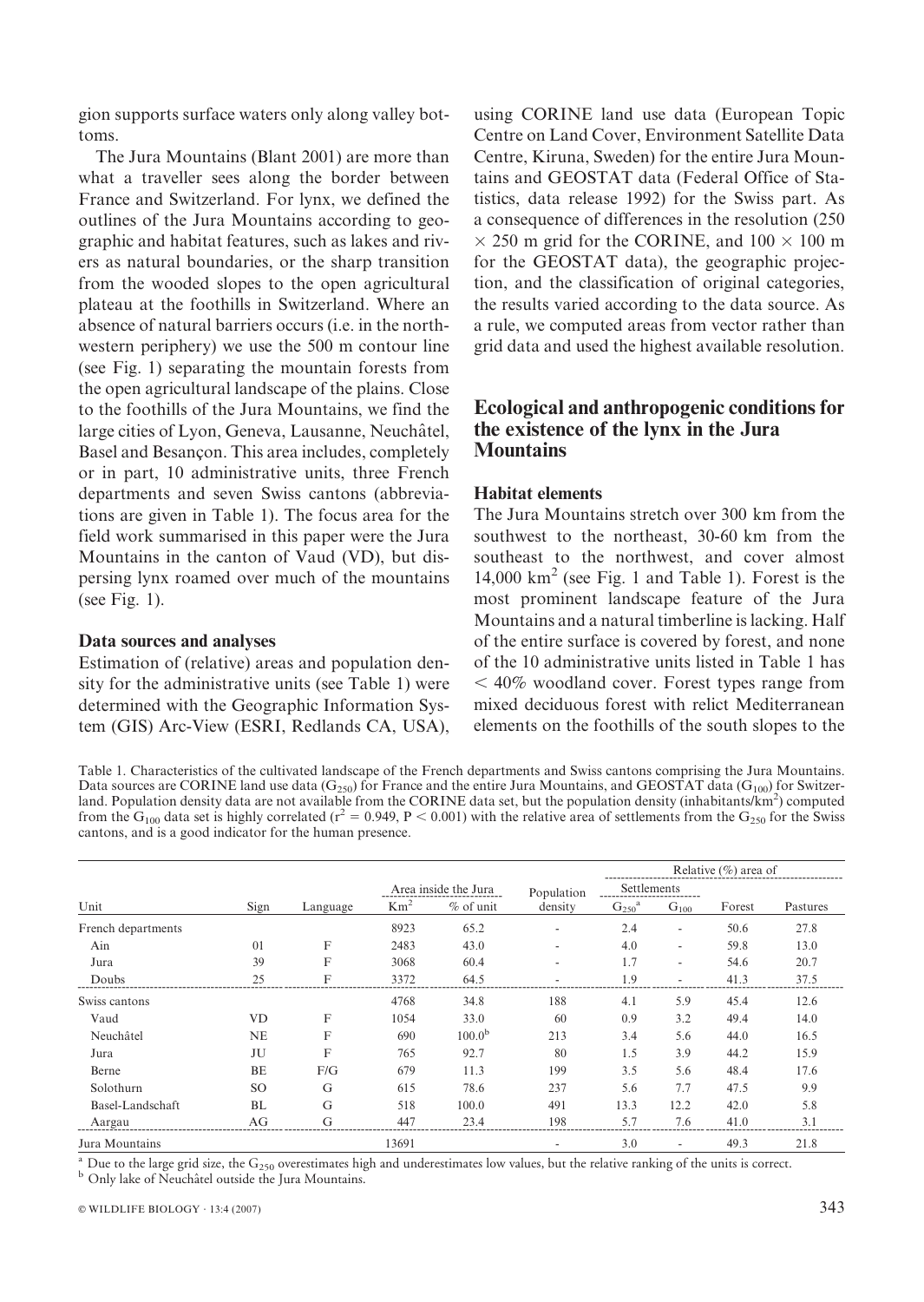boreal coniferous forest on the ridges and in the cold depressions on the mountain plateaus. Characteristic tree species are oaks Quercus sp. at the climatically favourable bases of the hills, beech Fagus sylvatica and other deciduous trees on the slopes, and fir Abies alba on the ridges and the high plateaus. Spruce Picea abies was historically restricted to a few extreme sites, but is widespread and locally dominant today. Permanent pastures used for grazing cattle in summer cover 22% of the Jura Mountains (see Table 1). A harsh climate and infertile soils limit high elevation land use to forestry and pastoralism (Wachter 1995). All other arable land (e.g. crops, meadows, vineyards and orchards) make up from  $10\%$  (NE) to  $25\%$  (AG) of the administrative units, and settlements cover 3% (range: 1.7-12.2%) of the mountain range (see Table 1).

# Wild prey

The main prey of the lynx in the Jura Mountains is the roe deer Capreolus capreolus. Roe deer made up 69% of all kills found, followed by the chamois Rupicapra rupicapra (22%), red fox Vulpes vulpes and brown hare Lepus europaeus (Jobin et al. 2000, Molinari-Jobin et al. 2007). The roe deer is abundant throughout the Jura Mountains. Chamois frequent the highest chain of the mountain range (mainly the Swiss part) and exhibits a clustered distribution (e.g. along the rocky slopes of ravines). Reliable and comparable estimates of the population densities are lacking for both species. Molinari-Jobin et al. (2002) have estimated a density of 6-9 roe deer/ $km^2$  and of 1-2 chamois/ $km^2$  for the study area in the Jura VD. This is probably a medium to low density compared to other roe deer habitat of the mountain range, but an above-average density of chamois for the entire Jura Mountains. Although potential prey species are diverse (see review in Molinari-Jobin et al. 2007), other species are only occasionally killed and are not a significant part of the lynx diet. The abundance of the main prey does not appear to be limiting in the Jura Mountains.

# Depredation

Domestic prey in the Jura Mountains were usually sheep Ovis aries (Vandel & Stahl 1998a, Angst et al. 2000, Stahl et al. 2001a, Molinari-Jobin et al. 2007). Sheep are mainly available in the lower parts of the Jura Mountains along the northern rim, where they are kept in fenced parks. Most of the attacks occurred in the French department of Ain (01 in Fig. 1), fewer in the department of Jura (39), and considerably fewer in the Swiss part, primarily the canton of Jura (JU). In France, a total of 1,132 attacks (with an average of 1.6 sheep killed or wounded in an attack) were recorded during 1984-1998, with a peak of 188 attacks in 1989 (Stahl et al. 2001a). On the Swiss side, 153 sheep were identified as lynx kills during 1981-2001, with a peak of 43 in 2001 (KORA, unpubl. data). The higher parts of the Jura Mountains were not affected by lynx attacks on livestock. Sheep flocks are rare, and the pastures are predominantly used by cattle during summer. Although livestock is of no importance for the sustenance of the lynx population, the killing of sheep by lynx affects human tolerance (Molinari-Jobin et al. 2007), and has repeatedly led to legal removal of problem animals (Stahl et al. 2001b, Angst et al. 2002) and to illegal retaliation killings (Ceza et al. 2001).

# Human population, political and cultural units

The percentage of built-up area is an indicator of human population density, which is considerably high. In Switzerland, it ranges from 60 inhabitants/km<sup>2</sup> (Jura VD) up to 491 inhabitants/km<sup>2</sup> (BL). Roughly extrapolated over the French part from the relative area of settlements ( $G_{250}$  in Table 1), the human density over the entire Jura Mountains is 130-140 inhabitants/km<sup>2</sup>. It is an important characteristic that is relevant to the conservation of the lynx because much of the natural landscape adjoins areas with high human population densities. Current pattern of human settlement in an otherwise remote and rural area reflects the early importance of local industry, first the small-scale production of lime, iron and glass, fuelled by charcoal, and later the watch and ancillary industry (Blant 2001, Bergier 1990).

The Jura Mountains are easily identified on an aerial photo, but have never been a cultural or political unit. The international border separates the three French departments from the seven Swiss cantons (see Fig. 1). As a consequence of the centralistic French system, the three French administrative units have a similar political structure, but the Ain  $(01)$  department belongs to the region Rhône-Alpes, whereas the departments Jura (39) and Doubs (25) are part of the region Franche-Compté. Within both regions (and of course within France as a whole), the Jura Mountains are an economic fringe area. This is also true for the Swiss cantons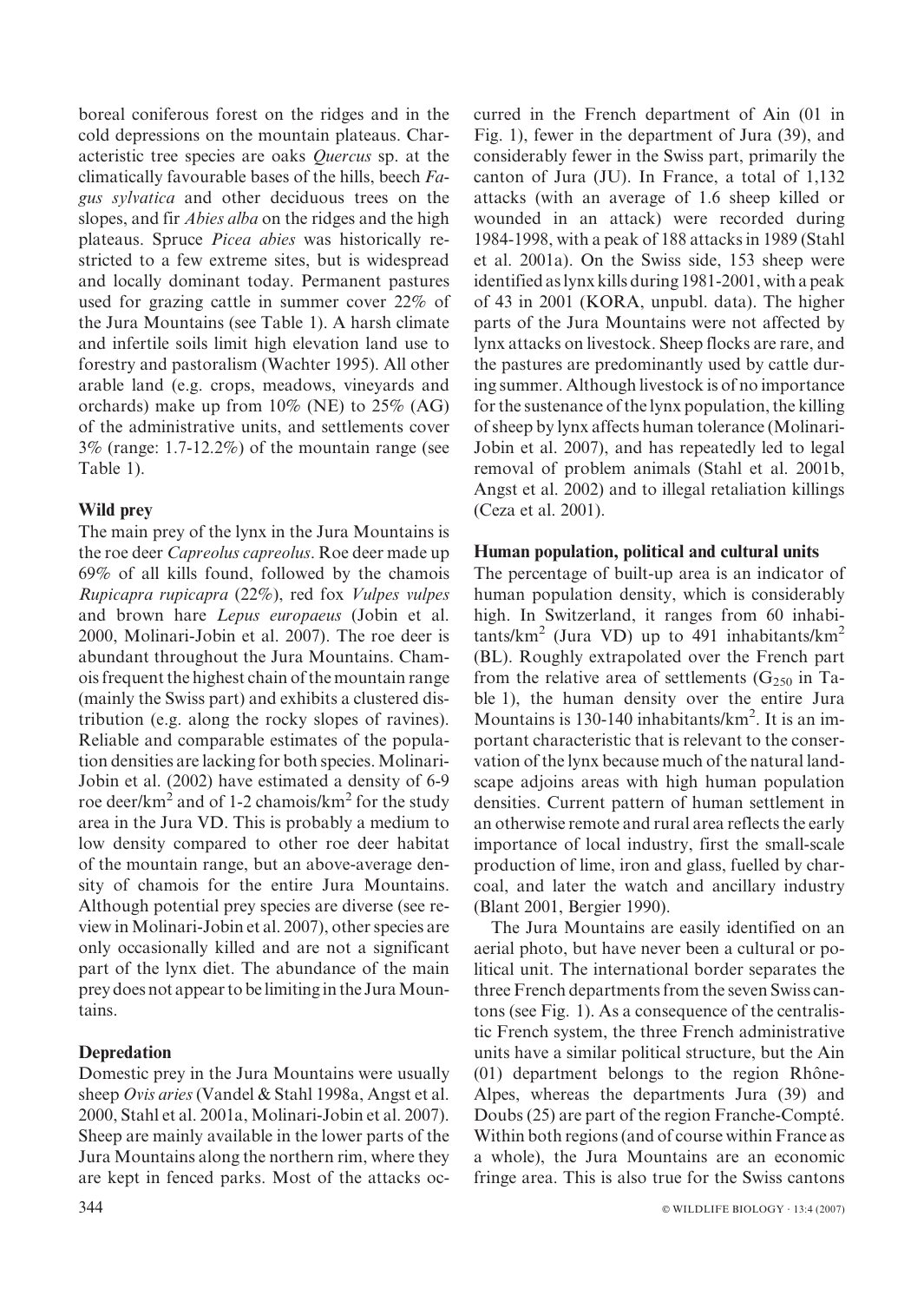of Vaud, Bern and Aargau (VD, BE and AG in Fig. 1), where the Jura region is only a small part of the canton. The other four cantons lie entirely (NE, JU and BL) or mostly (SO) within the Jura Mountains. The lack of unity has not only political, but also cultural foundations: almost 90% of the Jura Mountains belong to the French-speaking area, but the most populated parts (the cantons of SO, BL and AG) belong to the German-speaking area (see Table 1).

#### Hunting system and protected areas

The hunting system in the French Jura Mountains is community-based; local residents hunt within the limits of their municipality, supervised by regional wildlife officers of the Office National de la Chasse et de la Faune Sauvage (ONCFS). The French-speaking Swiss cantons of VD, NE, JU and BE use a licence hunting system (a hunter gets a limited quota of game for the entire area of the canton within a restricted period) controlled by state game wardens. The Germanic cantons of SO, BL and AG have a lease-based system with private hunting parties managing wildlife in an enclosed area.

Blant (2001) presented an extensive overview on protected sites in the Jura Mountains. There are 41 nature reserves with limited access, but they are all very small. Two regional parks exist, and two more have been designed. They are important for the maintenance of the regional biodiversity and provide good (protected) habitat and healthy prey populations for the lynx, but are open for regulated pastoralism, limited timber exploitation, hunting and recreation. Considering the huge space required by a viable lynx population, they are rather insignificant at the population level.

# History of the landscape and the large mammal fauna of the Jura Mountains

The modern vegetation of the Jura Mountains developed at the end of the last ice age some 12,000 years ago. Under the climatic influence of moisture from the Atlantic Ocean, forests became the dominant type of vegetation (the name 'Jura' is derived from the Celtic term for forest; Blant 2001.) This process was never free from human influence. Humans have exploited the Jura Mountains first as hunter-gatherers, then as nomadic herders and finally as sedentary and semi-nomadic farmers. The foothill oak forests have been used to produce charcoal for smelting, and water-powered industries have existed on the rivers in the narrow gorges since the Middle Ages.

Early human activities promoted species diversity through the creation of new cultural habitats with plants and animals from open (not forested) ecosystems; the maximum diversity in Europe was probably reached around 1800 (Blant 2001). Regardless, human exploitation of the ecosystem started much earlier. The general pattern was that overexploitation of forests and silvopastoral livestock husbandry, along with unrestricted hunting, destroyed the habitat and the prey base of large carnivores. The predators, still present after the destruction of wild ungulate populations, were then forced to prey on livestock. This, in turn, boosted their persecution and extinction. There is no quantitative data available for the Jura Mountains, but local descriptions suggest that this pattern of nature destruction was the same elsewhere, although it happened some 100 years earlier than in the Alps (Breitenmoser 1998).

#### Destruction of forest

N.E. Tscharner, sheriff of the Lower Aargau (the Jura part of today's canton of Aargau) reported in the year 1768 that the forests of his district could no longer satisfy local demands for timber and firewood (Wullschleger 1974). Tscharner identified several reasons for the destruction of the woods: lack of silvicultural knowledge, short rotations of logging, larceny as a result of general poverty, and the neglect to protect tree regeneration from cattle (silvopastoralism was usual). Other reasons for heavy 18th and 19th century logging were the increasing need for firewood and charcoal (Rieben 1957), the floating of logs from the Jura Mountains to the shipyards at the mouth of the Rhone river, and the need of the growing cities for firewood (Bergier 1990). The Russian writer Dostojewski wrote in 1868 that there was still enough forest in the mountains, but because the Swiss ''live like the savages'', there ''will be no forest left within 25 years'' (Hauser 1974). Landolt (1863) estimated the woodland of the cantons of Solothurn, Basel-Landschaft and Neuchâtel to be 30, 35 and 25% of the total area, which is considerably less than today (see Table 1). Landolt (1863) stressed the disastrous status of the forest in the Alps, observing that ''the Jura makes no exception, as the densely settled high valleys would be in a critical situation if nature would not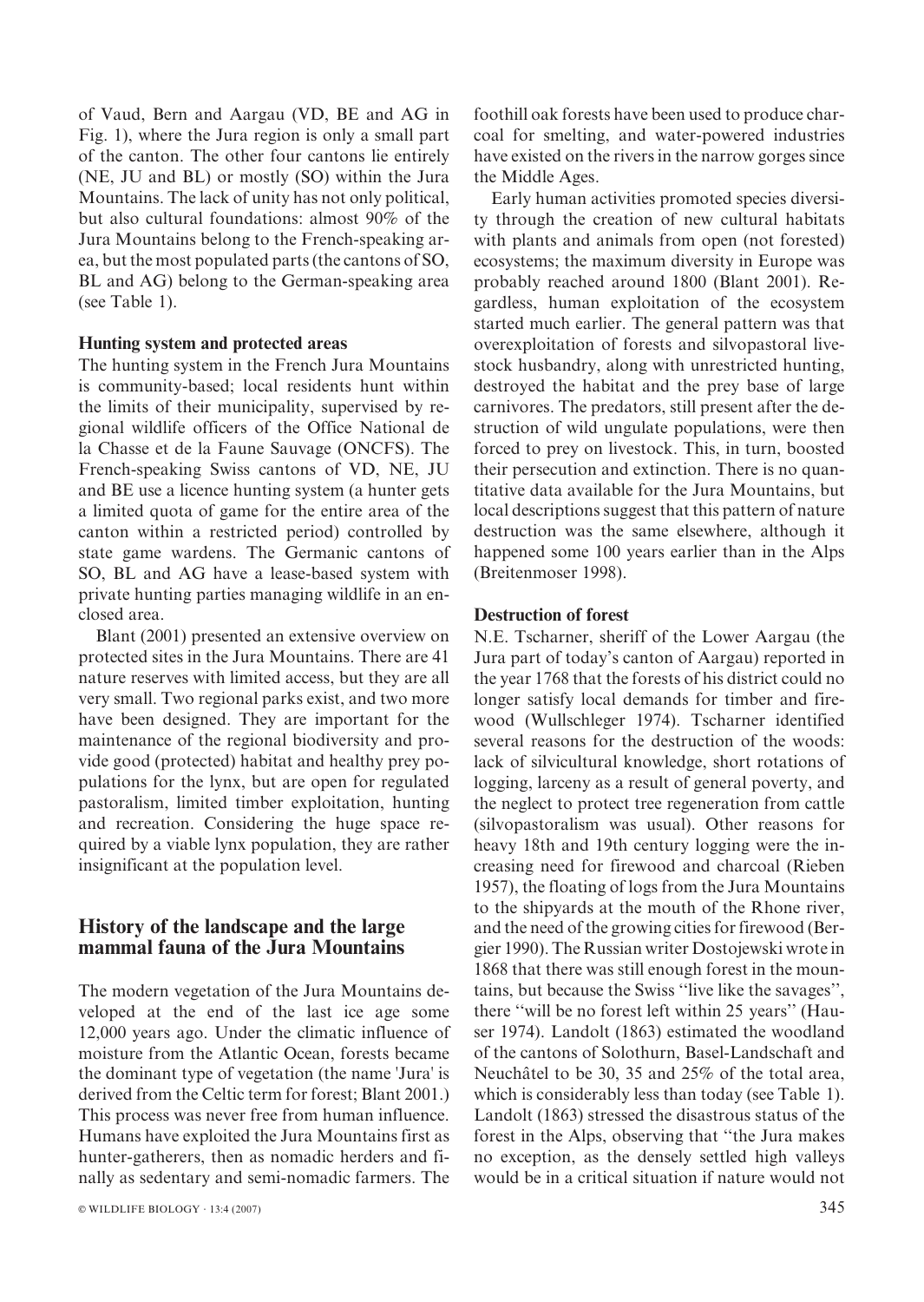

Figure 2. Roe deer hunting bag of the cantons of Basel-Landschaft (BL), Solothurn (SO, Jura part only) and Neuchâtel (NE) from 1933 (beginning of the Swiss hunting statistics) till 2000. Only these three administrative units within the Jura Mountains provide long-term bag statistics. The curves illustrate the recolonisation of the Jura Mountains starting from the north (BL) and the lasting increase of the roe deer population until the 1980s. The vertical broken line marks the start of the reintroduction of the lynx in the year 1974 in NE.

have richly endowed them with moors'' (peat was used for fuel). Although banned by federal law in the early 20th century, forest grazing remained widespread in the Jura Mountains. Rieben (1957) ultimately demanded that the woodlands in the Swiss Jura Mountains be fenced off to allow natural forest regeneration and erosion control. No data on the regeneration of woodland are readily available for the Jura Mountains. We can, however, assume that the regeneration of the forest area was similar to the Swiss average, which has been estimated to be almost 80% since the middle of the 19th century (Breitenmoser & Breitenmoser-Würsten 2001).

## Decline and recovery of wild ungulates

Wild ungulates also declined during the 18th and 19th centuries. Although there is a complete lack of quantitative information, historians (summarised by Baumann 1949, Schmidt 1976 and Kurt 1977) agree that in the 19th century, wild ungulates were virtually extinct in Switzerland, with the exception of some small chamois populations in the Alps. Roe deer, the main prey of lynx, were believed to have disappeared form Switzerland by the beginning of the 19th century. Some roe deer may have survived in the northern part of the Jura Mountains or may have occasionally immigrated from neighbouring Germany and France (Baumann 1949). Schmidt (1976) mentioned an increasing number of observations reported in hunters' magazines after 1880. From the bridgehead along the Rhine River east of Basel, the roe deer recolonised the Jura Mountains as far south as Geneva till 1930 (Kurt 1977). The progression of the roe deer south along the Jura Mountains is reflected in hunting success (Fig. 2). When the federal statistics started in 1933, there was already a considerable roe deer harvest in the canton of Basel-Landschaft (BL) and it was increasing in Solothurn (SO). Harvest began in Neuchâtel (NE), the southern most of the three cantons (see Fig. 1), after 1940.

The chamois, the most important alternative prey for lynx, existed in the Jura Mountains at least up to the Middle Ages. Salzmann (1975) and Blant (2001) question whether it was ever completely absent, but there was clearly no vital population. The species recolonised the Jura Mountains in the first half of the 20th century, as a result of spontaneous immigrations from the Alps and reintroductions at several places along the mountain chain. The red deer Cervus elaphus was eradicated in the Jura Mountains during the 19th century (Blant 2001), but returned to the southern part of the range after releases in France and Switzerland in the 1970s and 1980s. The brown hare Lepus europaeus, the only lagomorph species widespread in the mountain range, declined during the second half of the 20th century (Blant 2001). The decline was so dramatic that hunting was discontinued in most parts of the Swiss Jura Mountains (Blant 2001).

# Eradication of large carnivores and reintroduction of lynx

The indigenous large carnivores of the Jurassic arc all disappeared in the middle of the 19th century (Blant 2001). Eiberle (1972) believed that both brown bear and wolf resisted eradication in the Jura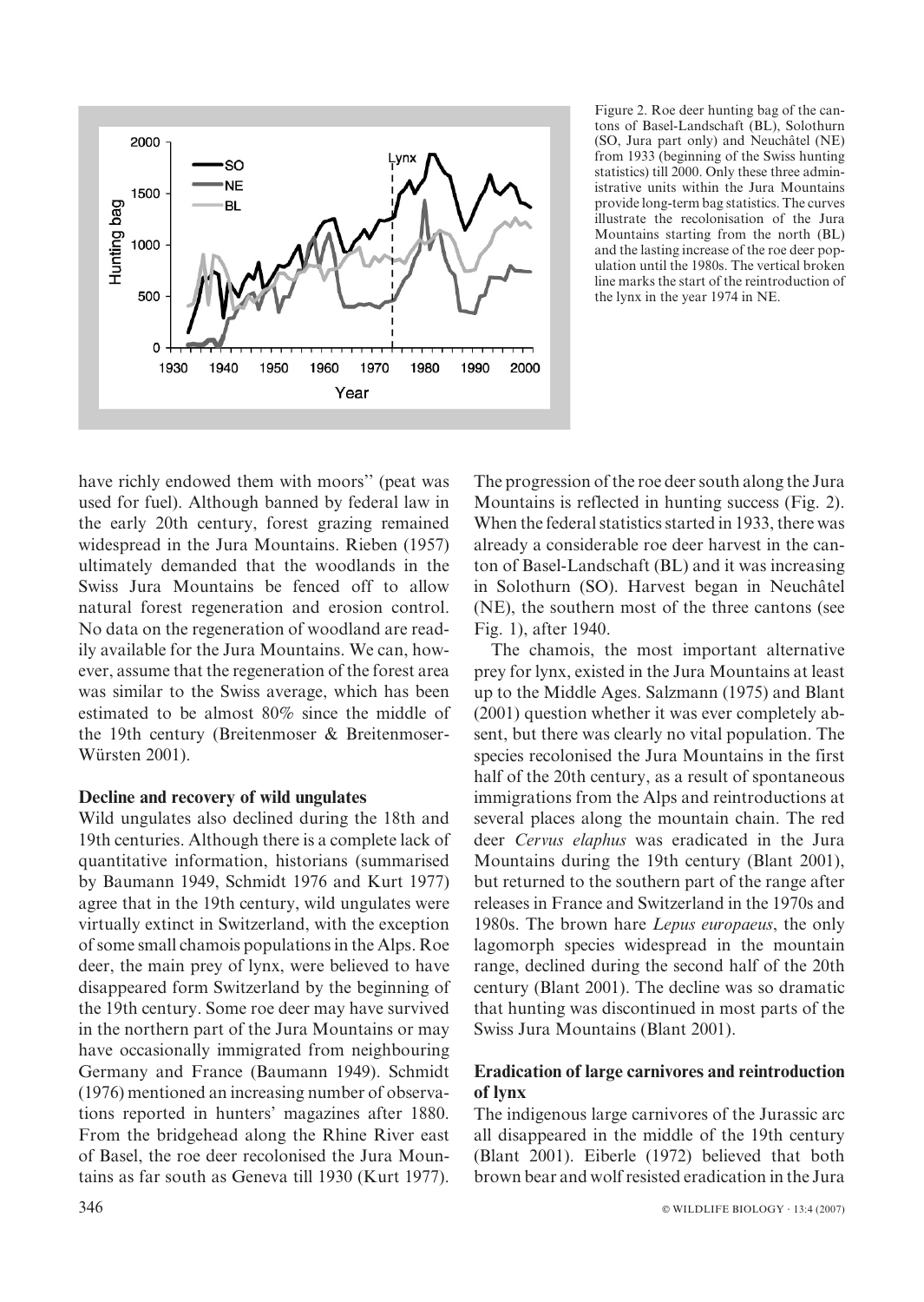Mountains longer than the lynx. Schauenberg (1969), Eiberle (1972) and Herrenschmidt & Leger (1987a) reviewed the historic record of lynx for the Jura Mountains. The last evidence reported on either side of the national border included a lynx killed in 1830 near Lignerolle (VD, Switzerland) and another lynx killed near Pontarlier (39, France). A capture in 1885 at the rim of the French Jura Mountains is doubtful (Schauenberg 1969). The sites of the last observations are in the southcentral part of the mountain chain, the most elevated and remote part. In the north of the Jura Mountains, the lynx disappeared much earlier. According to Eiberle (1972), direct persecution was the main reason for its annihilation. However, the historic record is misleading because it consists almost exclusively of records of shootings and bounties paid. The massive alteration of the habitat and the destruction of the wild prey base must have stressed the large carnivore populations. That brown bear and wolf (more typical victims of human persecution than the lynx) survived longer could probably be explained by the lynx's higher vulnerability to anthropogenic alteration of habitat and prey base (Breitenmoser 1997).

Lynx were reintroduced into the Swiss Jura Mountains in the 1970s. The releases and the development of the population were described in detail by Breitenmoser & Baettig (1992), its status by Breitenmoser et al. (1998) and Capt (2007). Compared to historic conditions during the extinction phase, several prerequisites important for the existence of lynx have changed during the 20th century. First, forests have recovered and expanded throughout the Jura Mountains. This was also a consequence of the exodus of people. Both the French and the Swiss Jura Mountains have experienced a net loss in the human population during the past century. Second, roe deer and chamois have recovered throughout the mountain range to a level likely exceeding historic abundance. Third, as a result of increasing conservation awareness, human attitudes towards large carnivores has changed since the 1950s (Roth 1986). The lynx was granted legal protection by the national legislation in Switzerland in 1962 (Breitenmoser et al. 1998), and in France in 1977 (Stahl & Vandel 1998).

# Conflicts and threats in a cultivated landscape

Although the Jura Mountains provide better living conditions for a large carnivore regarding habitat quality, prey availability and resident human population than during the times when the lynx was eradicated, the lynx did not inherit a wilderness. Human density has decreased in the mountain range itself, but increased greatly in its vicinity. Modern traffic infrastructure and recreational use of the mountains gave rise to new threats, adding to old conflicts that may not have disappeared entire-

Table 2. Assessment of identified and potential threats to the lynx population in the Jura Mountains, and conservation actions recommended. Each of the six authors judged the threats independently according to the following scale:  $1 = not a risk for the lysx$ population at present or in the near future;  $3 =$  identified cause of individual losses, but not a threat to the population on its own;  $5 =$ a potential risk at the population level; 2 and 4 are intermediate levels. M (Range) gives the mean and range (minimum-maximum) of the evaluation ( $N = 6$ ). For the recommended actions see text.

| Threat |                                                | M<br>(Range) |   | Rank Actions recommended                                                                                                                                                    |
|--------|------------------------------------------------|--------------|---|-----------------------------------------------------------------------------------------------------------------------------------------------------------------------------|
|        | Resource depression                            |              |   |                                                                                                                                                                             |
|        | Habitat deterioration                          | $1.0(1-1)$   | 9 | None                                                                                                                                                                        |
| 2.     | Fragmentation                                  | $2.0(1-4)$   | 5 | Fauna passages; habitat corridors                                                                                                                                           |
| 3.     | Prey decline                                   | $1.2(1-2)$   | 8 | Monitoring ungulate populations; sustainable management roe deer and chamois population                                                                                     |
|        | Anthropogenic losses                           |              |   |                                                                                                                                                                             |
| 4.     | Population control/hunting                     | $1.5(1-2)$   |   | Monitoring lynx population; sustainable interventions; inter-regional consultation and<br>coordination                                                                      |
| 5.     | Poaching/illegal killing                       | $4.5(4-5)$   |   | Law enforcement; conflict management; preventive measures, compensation, removal<br>of stock raiders (depredation); translocations, legal sustainable hunting (impact game) |
|        | 6. Anthropogenic accidents (traffic) 3.2 (3-4) |              |   | None                                                                                                                                                                        |
|        | Natural factors/population viability           |              |   |                                                                                                                                                                             |
|        | Disease                                        | $1.8(1-3)$   | 6 | Surveillance; selective intervention if needed                                                                                                                              |
| 8.     | Demographic viability                          | $2.5(2-3)$   | 4 | Monitoring of population parameters (e.g. reproduction); restocking if needed                                                                                               |
| 9.     | Genetic viability/inbreeding                   | $3.0(2-5)$   | 3 | Genetic monitoring; merge populations; translocations if needed                                                                                                             |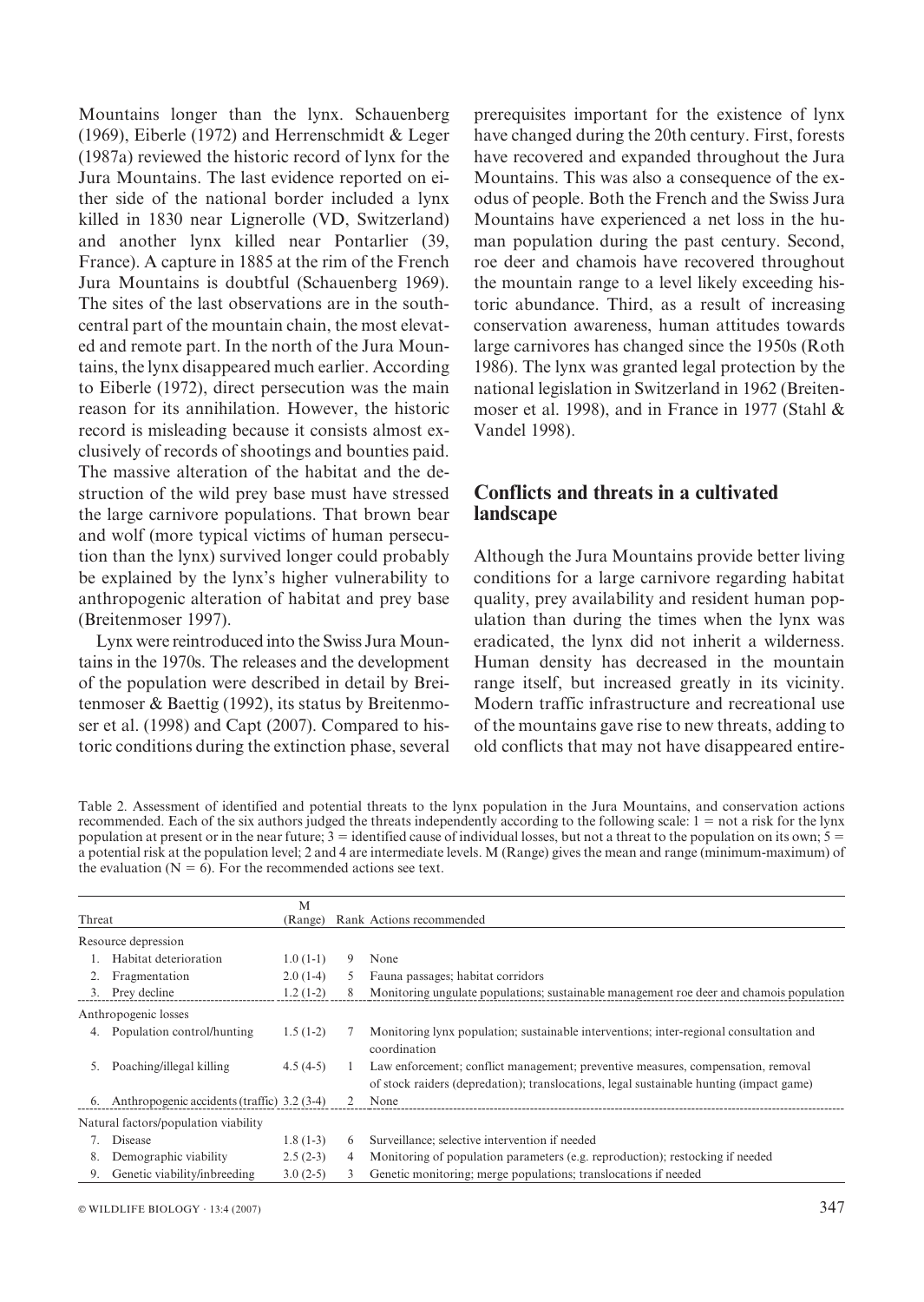ly. In this section, we assess the different threats to the lynx population in the Jura Mountains (Table 2). For some risks, we cite empirical data (e.g. demographic data; see Breitenmoser-Würsten et al. 2007a) or use models (e.g. population size and habitat quality; see Zimmermann & Breitenmoser 2007). For others we rely on the experience and personal judgement of the authors. Our combined opinion regarding the importance of the threats is summarised in Table 2.

### Resource depression

Habitat and prey are the two most important resources a lynx needs to survive. The typical habitat of the Eurasian lynx in Europe is woodland. Forests provide cover for hunting, resting and breeding, and connectivity over enough area to sustain the spatial structure of the population (Breitenmoser-Würsten et al. 2007b). Specific features such as den sites, are not limited (Boutros et al. 2007). The structure and the tree species composition has recently improved towards more natural forests, and there is no reason to believe that this tendency will discontinue. We consider habitat quality per se to be of little concern at present and in the near future, compared to fragmentation of the habitat (see Table 2). Small-scale fragmentation, resulting in a patchy mosaic of forest and pastures, is a benefit to prey and does not hinder lynx movements. Larger gaps in the forest (typically correlated with dense human infrastructure), however, cause breaks in the land tenure system and limit potential population size (Zimmermann & Breitenmoser 2007). Road and railways are not barriers to lynx movement in the Jura Mountains, as long as they are not associated with broad strips of open landscape. Highways formed boundaries between lynx home ranges or separated subpopulations with limited exchange of individuals in the Alps (Breitenmoser-Würsten et al. 2001), but we have no indication for this from the Jura Mountains. A depression of the prey base strong enough to jeopardise the lynx population is not likely to happen in the Jura Mountains. We have observed a numerical and functional response of lynx to changes in roe deer density in the Alps (KORA, unpubl. data), but prey availability was not limiting the lynx population in the Jura Mountains (Molinari-Jobin et al. 2007). Derived from the trends in the hunting statistics, the roe deer population has increased during the period of lynx fieldwork both in the French (Stahl et al. 2001a) and in the Swiss (Molinari-Jobin et al.

2002) Jura Mountains. The chamois is an important alternative prey, which is readily available in the central part of the range. We judge the risk of a significant prey depression in the Jura Mountains minor at present and in the near future (see Table 2).

### Human disturbance and anthropogenic losses

Humans can have a direct negative impact on lynx by altering lynx behaviour through forest exploitation, recreation and other disturbance, accidental killing (e.g. traffic accidents), and deliberate killing of lynx through poaching and retaliation. We have not quantified the importance of disturbance, but anecdotal observations during radio-tracking revealed that lynx did not respond to human presence or nearby activities. Some lynx became tolerant of our presence during fieldwork, demonstrating individual potential to adapt to disturbance. There is one case known from our study area in June 1987 where a female lynx abandoned a litter after an intervention of woodsmen at the den. On the other hand, research tagging of lynx kittens at the den site (Breitenmoser-Wu¨rsten et al. 2007a) was benign. Although most lynx dens were remote, females sometimes gave birth near areas of high human activity (Boutros et al. 2007), e.g. 50 m from a logging place.

Lynx were generally tolerant of human presence and activity within the prime habitat of the homerange cores. Nevertheless, direct and indirect disturbance losses were the most important of all known mortalities (Schmidt-Posthaus et al. 2002, Breitenmoser-Würsten et al. 2007a). In the Jura Mountains, 36% of lynx mortality was caused by traffic accidents, 6% by other human related accidents, 11% by legal killings or removals, and 19% by illegal killings. Road kills are most likely to be reported and are overrepresented in the sample. Traversing roads and railways were common within individual home ranges. Even a second-class highway traversing the study area in the Swiss Jura Mountains was regularly crossed by lynx living on either side. The radio-tagged female,  $F_{\text{MARA}}$ , crossed this highway regularly for many years, but was killed on this road at 14 years of age. The second, most important cause of human related mortality is illegal killing. Although most information was available from the study area (Breitenmoser-Würsten et al. 2007a), the distribution of known cases indicate that illegal killings occur throughout the Jura Mountains. Illegal killing was ranked first in our assessment of threats (see Table 2) and is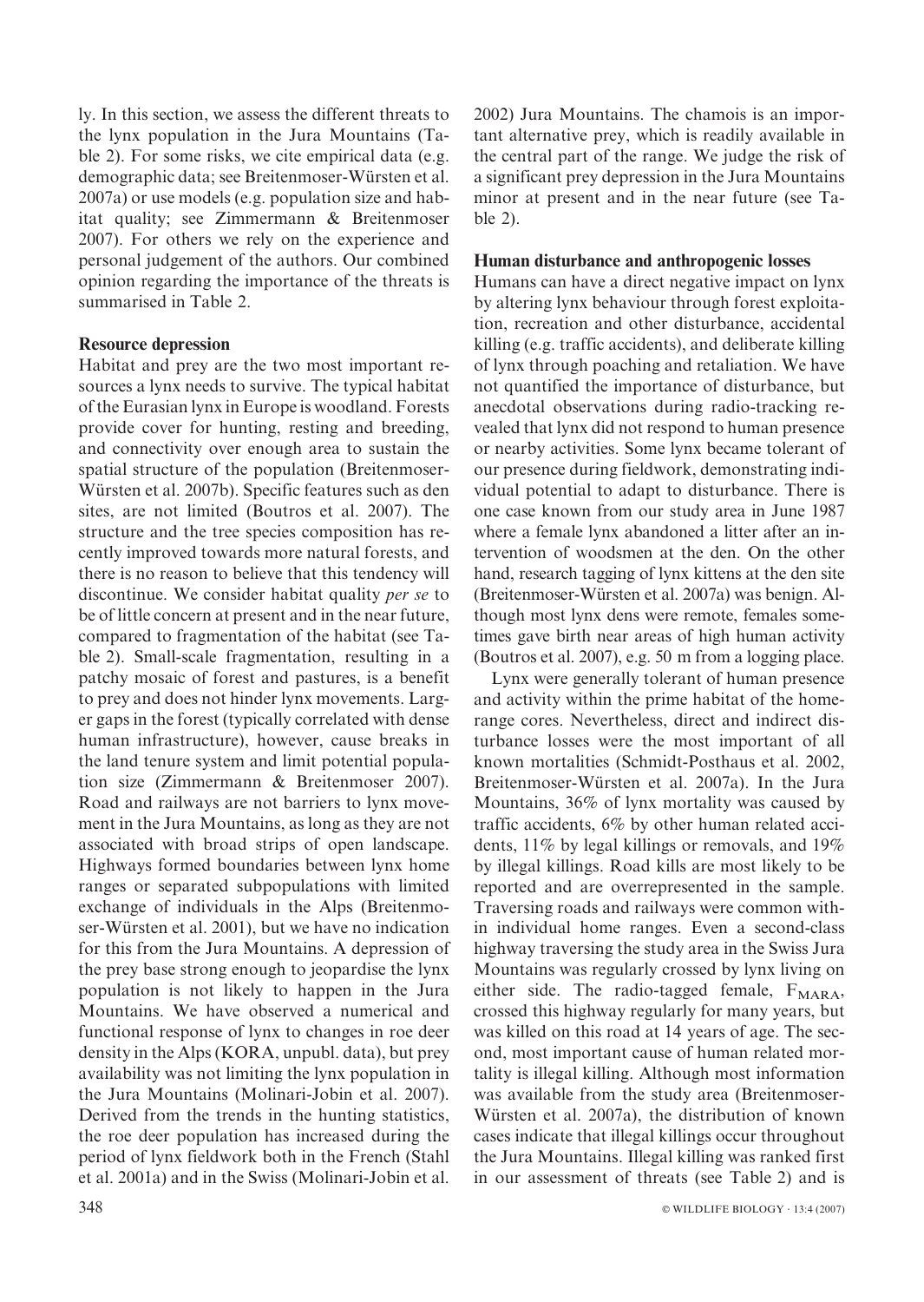mainly a consequence of the hunters' resistance against the return of the competitor. This is expressed in most statements of hunters and even of sheep breeders (e.g. Boegli 1992 and Grosjean 1992, respectively), but there is an underlying general sociocultural conflict between urban advocates of the lynx and rural society, which is hard to grasp. Considering a fair number of unrecorded cases of illegal killings (based on radio-tagged lynx alone, Breitenmoser-Würsten et al. (2007a) estimated that illegal killing could be as much as half of the mortality) it is obvious that anthropogenic mortality shapes the dynamic of the lynx population in the Jura Mountains. After illegal killing, we have ranked traffic accidents highest among the threats to the lynx (see Table 2). Officially authorised removal of animals has not been a major source of losses to the Jura Mountains lynx. In France, nine lynx have been removed as stock raiders so far (Stahl et al. 2001b), and one has been removed in Switzerland (Breitenmoser-Würsten et al. 2007a). However, population control measures are only sustainable as long as they are compensatory to other losses. The most obvious effect of the high anthropogenic losses was the low mean age of resident lynx, indicating a fast turnover of the population (Breitenmoser-Würsten et al. 2007a).

#### Natural factors and population viability

Natural or intrinsic threats include disease, predation and loss of demographic and/or genetic viability. Occurrence of disease in lynx from the Jura Mountains (Schmidt-Posthaus et al. 2002, Breitenmoser-Würsten et al. 2007a), include three cases of rabies in France (Stahl & Vandel 1999). In the Alps, lynx suffered losses from sarcoptic mange (Ryser-Degiorgis et al. 2002), but the solitarily living lynx is generally not very vulnerable to epizootic diseases (Ryser-Degiorgis 2001). Rabies and sarcoptic mange were most likely transferred from red foxes, the vector species of these diseases and an occasional prey of lynx (Molinari-Jobin et al. 2007). Predation is no risk for the lynx in the Jura Mountains at present. Top predators are rare victims of predation; Matjuschkin (1978) listed some anecdotal observations of mainly young lynx being killed by other predators. If it were to recolonise the Jura Mountains, the wolf would be a competitor to (more than a predator of) lynx and, hence, depress the total carrying capacity of the mountain range for the felid carnivore.

A healthy lynx population requires a minimum density and the typical land tenure system to secure a sufficient recruitment (Breitenmoser et al. 1993, Breitenmoser-Würsten et al. 2007b). The loss of demographic viability can be a consequence of low abundance or an unbalanced sex ratio as a result of a high or sex-biased mortality, and a high degree of fragmentation that impedes the migration of individuals between disjunct subpopulations. Assessing demographic viability requires a wealth of information and data, and establishing whether any free-living population is demographically viable can be hard. The same is true for genetic viability, although we now have instruments to measure the degree of inbreeding and genetic drift. In a reintroduced population (a typical bottleneck-situation) such as the lynx in the Jura Mountains, the risk of genetic drift and loss of genetic variability is high (Frankham et al. 2002). The possible consequences can be anatomic malformation, reduced fertility and weakened immunoresistance. Preliminary results from the assessment of the genetic status of the Jura lynx population compared to the founder population from the Slovak Carpathian Mountains indicate slightly reduced heterozygosity and loss of rare alleles (G. Obexer-Ruff & C. Breitenmoser-Würsten, pers. comm.). We have no indication that reduced genetic variability has impacted the population, but as long as the Jura lynx population remains isolated (Zimmermann & Breitenmoser 2007), the genetic status of the population should be carefully monitored (see Table 2).

## Conservation concepts and management

The review of the ecology and the status of the lynx in the Jura Mountains, and the identification of threats, allow prioritising of conservation measures. The implementation of such measures requires a legal framework, a conservation strategy, and a broad consensus among all interest groups involved.

#### Conservation priorities

According to our assessment and ranking of threats (see Table 2), habitat loss, prey decline and disease pose minimal risks to the population. Habitat fragmentation, traffic accidents and loss of demographic or genetic viability, however, are problematic when combined with other risks. Illegal killing is the only threat that we believe to be effective at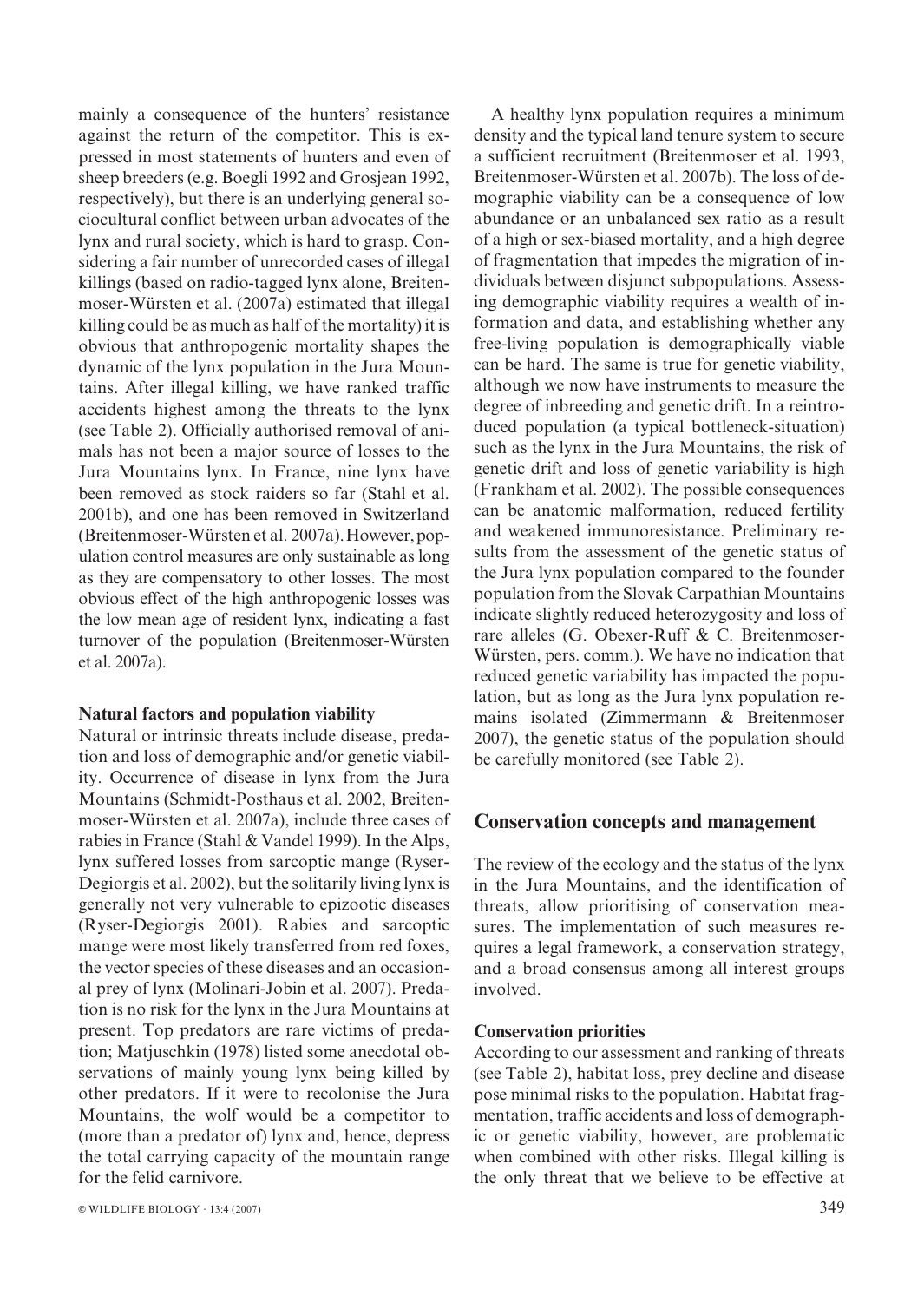the population level on its own. Many of the threats are potentially interlinked; if the population is stressed from one, the mortality due to another risk factor may increase. Such positive feedback mechanisms can cause an extinction vortex even if the single threats involved do not seem to cause significant mortality. At that point, deterministic (anthropogenic mortality, prey decline, habitat deterioration and fragmentation) and stochastic (genetic drift, random demographic fluctuations, catastrophes and diseases) factors interact (Lacy 1997). In this paper, we will discuss possible measures and actions to secure 1) the ecological foundation (habitat and prey), 2) population viability (fragmentation, demographic and genetic viability), and 3) coexistence with humans.

## Ecological conditions

The basic ecological conditions for the lynx in the Jura Mountains are excellent if the habitat is maintained and harvest of ungulates is sustainable. The forests have expanded and are today more natural than they were some decades ago. There is no reason to believe that this tendency will end, and we do not see any need for specific conservation actions regarding habitat management. The prey base has increased and is now at least stable. Lynx have had a considerable impact on local roe deer populations in the Alps (Haller 1992, Breitenmoser et al. 1993, and KORA, unpubl. data), but not in the Jura Mountains. The chamois is more vulnerable to lynx predation than the roe deer (Jobin et al. 2000, Molinari-Jobin et al. 2002), and depression of local chamois populations may be more likely. Predation should be taken into consideration when the harvest quotas of ungulates are established. Nevertheless, the impact of lynx on its prey populations is of more concern in the conflict with hunters than it is in resource depression.

## Population viability

The viability of a population depends on available living space (Zimmermann & Breitenmoser 2002), demography and stochastic events. For lynx to survive in the Jura Mountains, we must counteract fragmentation, secure a demographically healthy population, and increase the genetic variability if needed. Within the Jura Mountains, fragmentation is relatively low (Holzgang et al. 2001, Zimmermann & Breitenmoser 2007). Passages across major traffic lanes have already been built or are planned at several points in the Swiss Jura Mountains (Holzgang et al. 2001, Oggier et al. 2001). To connect the Jura Mountains with neighbouring mountain ranges, habitat in the most likely corridors for migrating wildlife (Zimmermann & Breitenmoser 2007) should be improved. The importance of the first chain of the Jura Mountains as a corridor between the Alps in the south and the Vosges Mountains and the Black Forest in the north have been recognised, and international corridors including fauna passages have been proposed (Holzgang et al. 2001).

The incidence of diseases, heterozygosity and allele frequency must be carefully surveyed. Every lynx found dead and samples from living animals must be included in pathological and genetic screening. Increasing disease frequency might indicate inbreeding depression. The possibility of intervention is limited, but in a critical situation, veterinary treatment of individuals in the field may be justified. To reduce the effect of genetic impoverishment, animals with a low degree of inbreeding (but from the same subspecies or ecotype) should be released. However, to prevent negative stochastic processes and to keep the population viable, lynx colonisation over the entire mountain range and connections to neighbouring populations should be a priority (Zimmermann & Breitenmoser 2007).

## Coexistence with humans

Anthropogenic losses are the most important threat, but they are hard to overcome. Corridors and green bridges will not reduce traffic accidents, because lynx are struck on any road or railway, not only at critical spots. Retaliation killing can only be reduced when the conflict with hunters and sheep breeders is solved. The effect of depredation is mitigated in both countries through governmental compensation of approved losses, promotion of preventive measures (fences and guarding animals), and the removal of chronic stock raiders (Capt et al. 1993, Angst et al. 2000, Buwal 2004, Stahl et al. 2001b, 2002, Angst et al. 2002). According to a survey by Steck & Tester (2001), Swiss sheep breeders were mostly satisfied with the compensation scheme. Spatial and temporal distribution of killed lynx compared to cases of depredation, and statements of sheep breeders and hunters indicated that the conflict with the hunters is the primary reason for illegal killings (Ceza et al. 2001, Egli et al. 2001). To reduce illegal killings, better law enforcement is needed (Ceza et al. 2001). However, it is not likely that this conflict (lasting 30 years in Switzerland)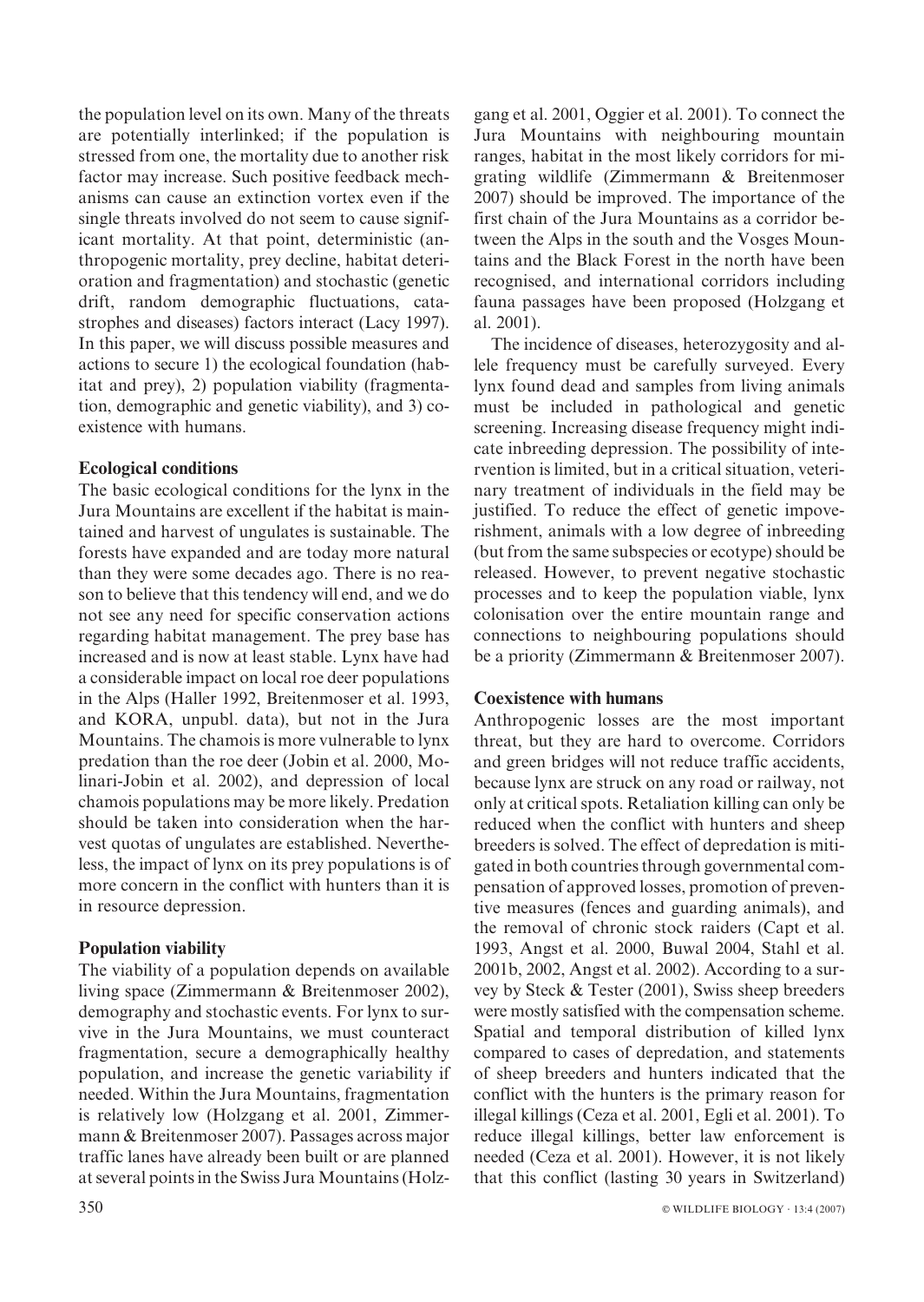can be solved through restrictive measures alone (Breitenmoser & Breitenmoser-Würsten 2001). Conflict management that addresses the underlying sociopolitical conflicts will also be needed. Although hunters and sheep breeders are branded as the sole lynx antagonists, they find support in their rural community. A public opinion poll in Switzerland (Wild-Eck & Zimmerman 2001) revealed that 75% of those asked were in favour of lynx. However, the support was weaker in the Alps, in the French speaking part of Switzerland and in the rural areas compared to the urban centres. Two years later, Hunziker et al. (2001) performed a more specific inquiry regarding the acceptance of carnivores. At that time, a controversy about lynx in the northwestern Alps of Switzerland was at its peak (Breitenmoser et al. 1999) and was daily covered by the mass media. Hunziker et al. (2001) found an increased general acceptance of large carnivores compared to the previous poll, but in the Simmental, the epicentre of the conflict, a majority was now against the presence of lynx. Both, the general increase and the regional decrease in acceptance was likely a consequence of the media campaigns. When, at a national level, people condemned the publicised illegal killing, local people declared their solidarity with the hunters and sheep breeders (Hunziker et al. 2001). This process indicates that such conflicts cannot be solved through legal protection and law enforcement alone. Local people and interest groups must be involved in the discussion and in the decision-making process. This implies negotiation and eventually a compromise regarding the conservation and management of lynx.

### Legal framework, management concepts and implementation

International treaties such as the Council of Europe's Convention on the Conservation of European Wildlife and Natural Habitats (Bern Convention) and the Habitat Directives of the European Union assure the existence of the Jura lynx population. National laws in both countries give the species year-round protection. Treaties and laws, however, are not directly relevant for discussion with local people. At the operational level, conservation action plans are needed. Model plans have recently been produced by the Large Carnivore Initiative for Europe, a loose connection of experts and NGOs involved in carnivore conservation across Europe, on behalf of the Council of Europe/Bern Convention (for the lynx, see Breitenmoser et al.

2000). The Swiss Agency for Environment, Forest and Landscape (SAEFL) introduced a management plan for lynx in 2000 (Buwal 2004), which had previously been through political and public consultation. The management plan prescribes population control if the impact of a local lynx population on its prey population is too strong. Possible interventions could be either translocation of lynx aiming to expand the population, or when further translocations are no longer possible, limited reduction. A recent inquiry on the attitudes of residents in the French Alps towards the wolf (Bath 1998) revealed that people are willing to accept its presence, as long as there were not 'too many'. The same pattern was observed by Egli et al. (2001) in the Swiss Alps. All persons asked stated that they were willing to accept lynx, if they would not exceed a certain number. Of course, opinions regarding tolerable lynx abundance are divided. Further, Egli et al. (2001) found that local people did not trust in lynx numbers produced by scientists. But the mistrust goes beyond numbers. For rural people (and not just for the anti-carnivore hardliners), scientists and managers (from the urban centres) often represent dominant culture and hegemonic knowledge (Skogen 2003). However, a foundation of trust between all partners involved is indispensable for an adaptive process in carnivore conservation. Joint practical work can diminish cultural barriers. Skogen (2003) described a project in Norway where biologists, managers and local hunters joined in lynx census fieldwork. This project did not only improve the lynx monitoring, it had an additional confidence-building effect.

# **Conclusions**

In order to facilitate lynx monitoring in the Swiss Jura Mountains and build mutual trust between interest groups, we have established a 'lynx group' including game wardens, hunters, naturalists and scientists. Such a monitoring group already exists in France ('Réseau Lynx'; see Vandel & Stahl 1998a). Continued monitoring, interregional cooperation and public involvement should eventually result in a broadly accepted management plan for the Jura lynx population. The Swiss Lynx Concept, adopted in 2000 and revised in 2004 (Buwal 2004), marked the transition from a policy of full protection to conservation through management. As a first practical measure, six lynx from the northwestern Swiss Alps and three from the Jura popu-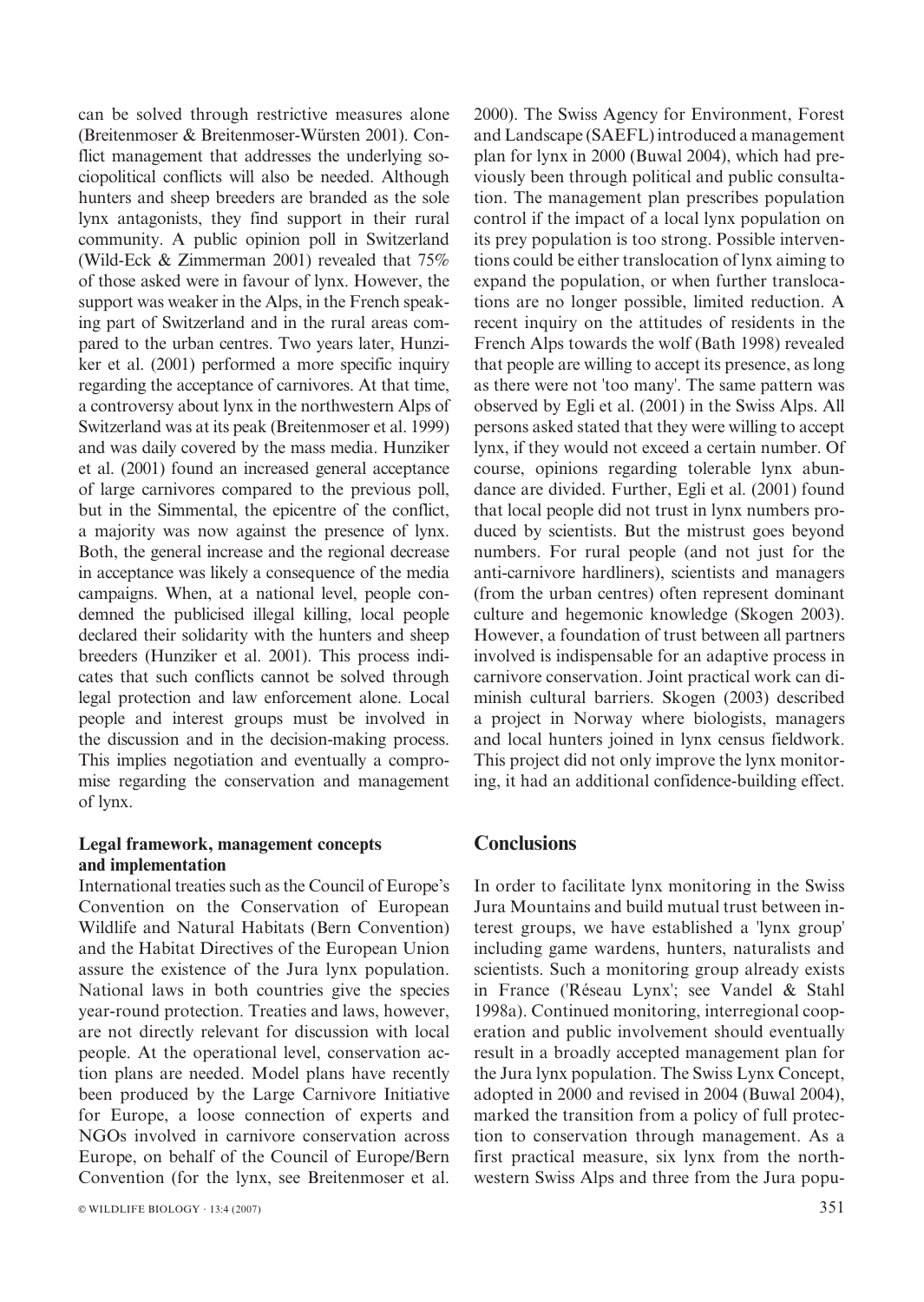lation were translocated to the eastern Swiss Alps. This measure aimed to expand the area occupied by lynx and at the same time reduce local lynx abundance in areas where they were considered 'too many'. An additional aim was to mix the gene pools of the two reintroduced populations.

Translocations and even removal of problem animals are widely accepted management measures. The Swiss Lynx Concept, however, holds out the prospect of culling lynx if they have a considerable impact on local wild prey abundance. Such interventions are still highly controversial, greeted by hunters, but rejected by nature conservation organisations. The compromise in lynx management has not yet been found. But after a long-lasting period of total defamation and persecution and some decades of rehabilitation and full legal protection, we seem to come to an increasingly accepted understanding that the maintenance of large carnivore populations in a multi-use landscape requires an adaptive management with active intervention. To assure that any intervention is sustainable, however, management and conservation plans must be based upon ecological and biological knowledge and sound monitoring.

Acknowledgements - we are grateful to M. Baumann and R. Eyholzer (both WildArk) and R. Altermatt (Fish and Wildlive Service, Canton of Aargau) for providing data on the roe deer harvest for the Jura Mountains, to A. Kempf (Swiss Federal Institute for Forest, Snow and Landscape Research), and Susanne Hagen (KORA) for helping in the search for and reviewing of historic forest literature. We express our special thank to P. Lüps for his comments on our manuscript.

# **References**

- Angst, C., Olsson, P. & Breitenmoser, U. 2000: Übergriffe von Luchsen auf Kleinvieh und Gehegetiere in der Schweiz. Teil I: Entwicklung und Verteilung der Schäden. - KORA Bericht Nr. 5, KORA, Muri/Bern, 58 pp. (In German).
- Angst, C., Hagen, S. & Breitenmoser, U. 2002: Übergriffe von Luchsen auf Kleinvieh und Gehegetiere in der Schweiz. Teil II: Massnahmen zum Schutz von Nutztieren. - KORA Bericht Nr. 10. KORA, Muri/Bern, 64 pp. (In German).
- Bath, A.J. 1998: The role of human dimensions in wildlife resource research in wildlife management. - Ursus 10: 349-355.
- Baumann, F. 1949: Die freilebenden Säugetiere der Schweiz. - Huber Verlag, Bern, Switzerland, 492 pp. (In German).
- Bergier, J-F. 1990: Wirtschaftsgeschichte der Schweiz. Benziger Verlag AG, Zürich, Switzerland, 396 pp. (In German).
- Bernhart, F. 1990: Untersuchungen des Aktivitätsmusters des Luchses Lynx lynx in der Schweiz - Experimente und Felduntersuchungen. - Diplomarbeit, Universität Bern, 78 pp. (In German).
- Blant, M. 2001: Le Jura Le paysage, la vie sauvage, les terroirs. - Delachaux et Niestlé SA, Lausanne, 351 pp. (In French).
- Boegli, J-P. 1992: The Lynx and Hunting. The situation, conservation needs and reintroduction of lynx in Europe. - Environmental Encounters, No. 11. Strasbourg: Council of Europe, Strasbourg, pp. 63-65.
- Boitani, L. 2000: Action plan for the conservation of wolves in Europe (Canis lupus). - Nature and environment, No. 113. Council of Europe, Strasbourg, 85 pp.
- Boutros, D., Breitenmoser-Würsten, C., Zimmermann, F., Ryser, A., Molinari-Jobin, A., Capt, S., Güntert, M. & Breitenmoser, U. 2007: Characterisation of Eurasian lynx Lynx lynx den sites and kitten survival. - Wildlife Biology 13: 417-429.
- Breitenmoser, U. 1997: Significance of food resources in re-introduction projects of large carnivores: the case of the lynx. - Supplementi Ricerca Biologica Selvaggina XXVII: 269-275.
- Breitenmoser, U. 1998: Large predators in the Alps: the fall and rise of man's competitors. - Biological Conservation 83: 279-289.
- Breitenmoser, U. & Baettig, M. 1992: Wiederansiedlung und Ausbreitung des Luchses Lynx lynx im Schweizer Jura. - Revue suisse de Zoologie 99: 163-176. (In German).
- Breitenmoser, U. & Breitenmoser-Würsten, C. 2001: Die ökologischen und anthropogenen Voraussetzungen für die Existenz grosser Beutegreifer in der Kulturlandschaft. - Forest Snow and Landscape Research 76: 23-39. (In German).
- Breitenmoser, U., Breitenmoser-Würsten, C. & Capt, S. 1998: Re-introduction and present status of the lynx in Switzerland. - Hystrix 10: 17-30.
- Breitenmoser, U., Breitenmoser-Würsten, C., Capt, S., Ryser, A., Zimmermann, F., Angst, C., Olsson, P., Baumgartner, H.J., Siegenthaler, A., Molinari, P., Laass, J., Burri, A., Jobin, A. & Weber, J-M. 1999: Lynx Management Problems in the Swiss Alps. - Cat News 30: 16-18.
- Breitenmoser, U., Breitenmoser-Würsten, C., Okarma, H., Kaphegyi, T., Kaphegyi-Wallmann, U. & Müller, U.M. 2000: Action plan for the conservation of the Eurasian lynx (Lynx lynx) in Europe. - Nature and environment, No. 112, Council of Europe, Strasbourg, 69 pp.
- Breitenmoser, U. & Haller, H. 1993: Patterns of predation by reintroduced European lynx in the Swiss Alps. - Journal of Wildlife Management 571: 135-144.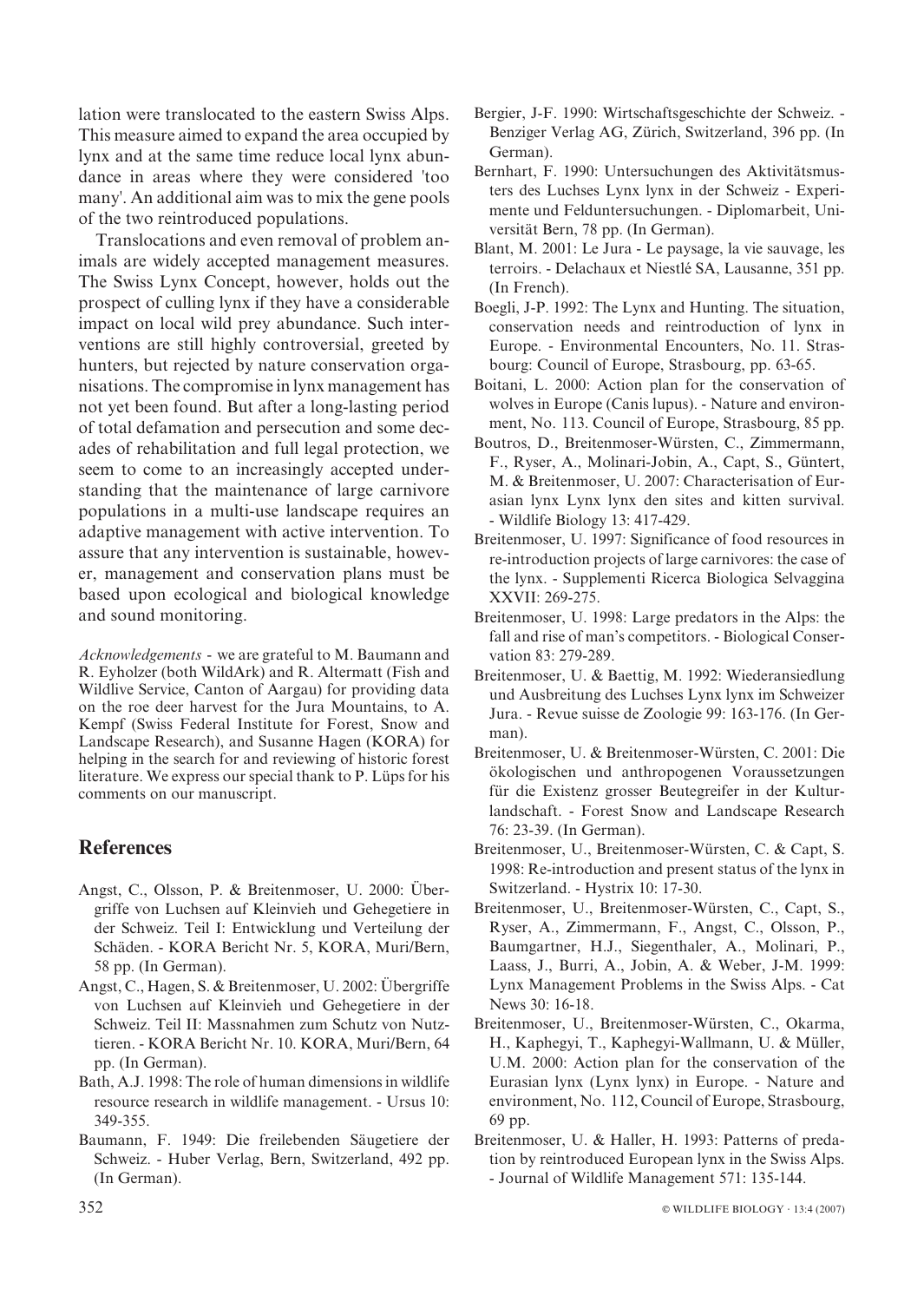- Breitenmoser, U., Kaczensky, P., Dötterer, M., Breitenmoser-Würsten, C., Capt, S., Bernhart, F. & Liberek, M. 1993: Spatial organization and recruitment of lynx (Lynx lynx) in a re-introduced population in the Swiss Jura Mountains. - Journal of Zoology (London) 231: 449-464.
- Breitenmoser-Wu¨rsten, C., Zimmermann, F., Ryser, A., Capt, S., Laass, J., Siegenthaler, A. & Breitenmoser, U. 2001: Untersuchungen zur Luchspopulation in den Nordwestalpen der Schweiz 1997-2000. - KORA Bericht Nr. 9. KORA, Bern, Switzerland, 88 pp. (In German).
- Breitenmoser-Wu¨rsten, C., Vandel, J-M., Zimmermann, F. & Breitenmoser, U. 2007a: Demography of lynx Lynx lynx in the Jura Mountains. - Wildlife Biology 13: 381-392.
- Breitenmoser-Wu¨rsten, C., Zimmermann, F., Stahl, P., Vandel, J-M., Molinari-Jobin, A., Molinari, P., Capt, S. & Breitenmoser, U. 2007b: Spatial and social stability of a Eurasian lynx Lynx lynx population - an assessment of 10 years of observation in the Jura Mountains. - Wildlife Biology 13: 365-380.
- Buwal (Bundesamt für Umwelt, Wald und Landschaft) 2004: Konzept Luchs Schweiz. Bern, Switzerland, 8 pp. (In German).
- Capt, S., Bernhart, F., Breitenmoser, U., Breitenmoser-Würsten, C., Haller, H., Liberek, M., Vandel, J.-M. & Herrenschmidt, V. 1993: Predation du lynx (Lynx lynx) sur les ongulés sauvages et domestiques. - In: Migot, P.  $&$  Stahl, P. (Eds.); Actes du colloque prédation et gestion des prédateurs. ONC-UNFDC, Paris, pp. 85-92. (In French).
- Capt, S., Breitenmoser, U. & Breitenmoser-Würsten, C. 1998: Monitoring the lynx population in Switzerland. - In: Breitenmoser-Wu¨rsten, C., Rohner, C. & Breitenmoser, U. (Eds.); The re-introduction of the lynx into the Alps. Council of Europe Publishing, Strasbourg, pp. 105-108.
- Capt, S. 2007: Monitoring and present status of the lynx Lynx lynx in the Jura Mountains. - Wildlife Biology 13: 356-364.
- Ceza, B., Rochat, N., Tester, U., Kessler, R. & Marti, K. 2001: Wer tötet den Luchs? - Tatsachen, Hintergründe und Indizien zu illegalen Luchstötungen in der Schweiz. - Beiträge zum Naturschutz in der Schweiz, Pro Natura, Steudler Press AG, Basel, 33 pp. (In German).
- Dötterer, M. 1992: Die Raumorganisation von drei benachbarten Luchsmännchen im Schweizer Jura. - Diplomarbeit, Eberhard-Karls-Universität, Tübingen, Germany, 96 pp. (In German).
- Egli, E., Lüthi, B. & Hunziker, M. 2001: Die Akzeptanz des Luchses - Ergebnisse einer Fallstudie im Berner Oberland. - Forest Snow and Landscape Research 76: 213-228. (In German).
- Eiberle, K. 1972: Lebensweise und Bedeutung des Luchses in der Kulturlandschaft. - Mammalia depicta (Beiheft zur Zeitschrift für Säugetierkunde), Paul

Parey Verlag, Hamburg, Germany, 65 pp. (In German).

- Frankham, R., Ballou, J.D. & Briscoe, D.A. 2002: Introduction to Conservation Genetics. - Cambridge University Press, Cambridge, Great Britain, 617 pp.
- Grosjean, D. 1992: Impact of lynx on farming. The situation, conservation needs and reintroduction of lynx in Europe. - Environmental Encounters, No. 11, Council of Europe, Strasbourg, pp. 66-70.
- Haller, H. 1992: Zur Ökologie des Luchses Lynx lynx im Verlauf seiner Wiederansiedlung in den Walliser Alpen. - Mammalia depicta (Beiheft zur Zeitschrift für Säugetierkunde), Paul Parey Verlag, Hamburg, 62 pp. (In German).
- Hauser, A. 1974: Dostojewski über den Schweizer Wald. - Schweizerische Zeitschrift für Forstwesen 125: 913-914. (In German).
- Herrenschmidt, V. & Leger, F. 1987a: Le Lynx Lynx lynx dans le nord-est de la France. La colonisation du massif jurassien francais et la réintroduction de l'espèce dans le massif vosgien. - Ciconia 11: 131-151. (In French).
- Herrenschmidt, V. & Leger, F. 1987b: Le Lynx, le point sur la colonisation naturelle du Jura et les premiers résultats de suivi scientifique des animaux réintroduits dans les Vosges. - Bulletin mensuel de l'Office National de la Chasse 115: 15-25. (In French).
- Holzgang, O., Pfister, H.P., Heynen, D., Blant, M., Righetti, A., Berthoud, G., Marchesi, P., Maddalena, T., Müri, H., Wendelspiess, M., Dänliker, G., Mollet, P. & Bornhauser-Sieber, U. 2001: Korridore für Wildtiere in der Schweiz. - Schriftenreihe Umwelt Nr. 326, BU-WAL, Bern, Switzerland, 226 pp. (In German).
- Hunziker, M., Hoffmann, C.W. & Wild-Eck, S. 2001: Die Akzeptanz von Wolf, Luchs und ''Stadtfuchs'' - Ergebnisse einer gesamtschweizerisch-repräsentativen Umfrage. - Forest Snow and Landscape Research 76: 301-326. (In German).
- Jobin, A., Molinari, P. & Breitenmoser, U. 2000: Prey spectrum, prey preference and consumption rates of Eurasian lynx in the Swiss Jura Mountains. - Acta Theriologica 45: 243-252.
- Kaczensky, P. 1991: Untersuchungen zur Raumnutzung weiblicher Luchse (Lynx lynx), sowie zur Abwanderung und Mortalität ihrer Jungen im Schweizer Jura. -Diplomarbeit, Universität München, Germany, 80 pp. (In German).
- Kurt, F. 1977: Wildtiere in der Kulturlandschaft. Eugen Rentsch Verlag, Erlenbach-Zürich, Switzerland, 175 pp. (In German).
- Lacy, R.C. 1997: Importance of genetic variation to the viability of mammalian populations. - Journal of Mammalogy 78: 320-335.
- Landolt, E. 1863: Les forêts des Alpes et du Jura Extrait du rapport adressé au conseil fédéral sur l'enquête des forêts de montagnes. - Imprimerie Corbaz et Rouiller Fils, Lausanne, 57 pp. (In French).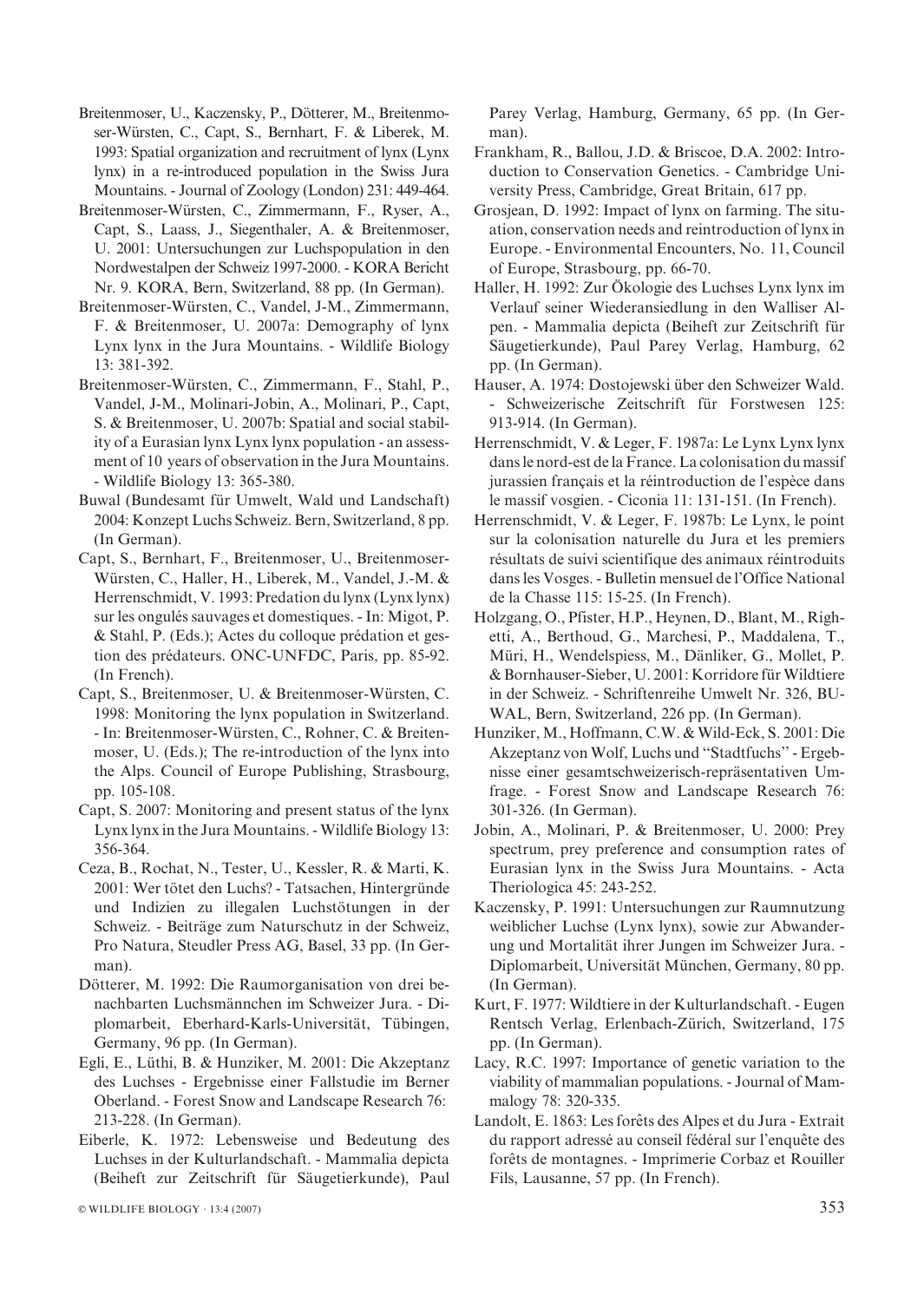- Liberek, M. 1992: Analyse du prélevèment du lynx (Lynx) lynx) dans le Jura vaudois (Suisse): Premier approche de l'influence de ce predateur sur les populations d'ongulés. - Diploma thesis, Universität Neuchâtel, Neuchâtel, 111 pp. (In French).
- Matjuschkin, E.N. 1978: Der Luchs. A. Ziemsen Verlag (Neue Brehm Bücherei), Wittenberg Luthersadt, 160 pp. (In German).
- Molinari, P. & Jobin, A. 2001: Behavioural observations of interactions in a free-ranging lynx Lynx lynx family at kills. - Acta Theriologica 46: 441-445.
- Molinari-Jobin, A., Zimmermann, F., Ryser, A., Molinari, P., Haller, H., Breitenmoser-Würsten, C., Capt, S., Eyholzer, R. & Breitenmoser, U. 2007: Variation in diet, prey selectivity and home-range size of Eurasian lynx Lynx lynx in Switzerland. - Wildlife Biology 13: 393-405.
- Molinari-Jobin, A., Molinari, P., Breitenmoser-Würsten, C. & Breitenmoser, U. 2002: Significance of lynx Lynx lynx predation fro roe deer Capreolus capreolus and chamois Rupicapra rupicapra mortality in the Swiss Jura Mountains. - Wildlife Biology 8: 109-115.
- Oggier, P., Righetti, A. & Bonnard, L. 2001: Zerschneidung von Lebensräumen durch Verkehrsinfrastrukturen. - Schriftenreihe Umwelt 332, BUWAL, Bern, 101 pp. (In German).
- Rieben, E. 1957: La forêt et l'économie pastorale dans le Jura. - Doctoral thesis, Ecole Polytechnique Fédérale, Lausanne, 250 pp. (In French).
- Roth, H.U. 1986: Die Bären der Alpen. In: d'Oleire-Oltmans, W. (Ed.); Das Bärenseminar. Forschungsbericht 11, Nationalpark Berchtesgaden, pp. 10-13. (In German).
- Ryser-Degiorgis, M-P. 2001: Todesursachen und Krankheiten beim Luchs - eine Übersicht. - KORA Bericht Nr. 8, KORA, Muri/Bern, 18 pp. (In German).
- Ryser-Degiorgis, M-P., Ryser, A., Bacciarini, L.N., Angst, C., Gottstein, B., Janovsky, M. & Breitenmoser, U. 2002: Notoedric and sarcoptic mange in freeranging lynx from Switzerland. - Journal of Wildlife Diseases 38: 228-232.
- Salzmann, H.C. 1975: Die Geschichte der Gemse im schweizerischen Jura. - Mitteilungen der Naturforschenden Gesellschaft Bern 32: 15-35. (In German).
- Schauenberg, P. 1969: Le lynx Lynx lynx en Suisse et dans les pays voisins. - Revue suisse de Zoologie 76: 257-287. (In French).
- Schmidt, P. 1976: Das Wild der Schweiz. Hallwag, Bern, 708 pp. (In German).
- Schmidt-Posthaus, H., Breitenmoser-Würsten, C., Posthaus, H., Bacciarini, L.N. & Breitenmoser, U. 2002: Causes of mortality in reintroduced Eurasian lynx in Switzerland. - Journal of Wildlife Diseases 38: 84-92.
- Simberloff, D. 1998: Flagships, umbrellas, and keystones: is single-species management passé in the landscape era? - Biological Conservation 83: 247-257.
- Skogen, K. 2003: Adapting adaptive management to a cultural understanding of land use conflicts. - Society and Natural Resources 16: 435-450.
- Stahl, P. & Vandel, J-M. 1998: Distribution of the lynx in the French Alps. - Hystrix 10: 3-15.
- Stahl, P. & Vandel, J-M. 1999: Mortalité et captures de lynx Lynx lynx en France (1974-1998). - Mammalia 63: 49-59. (In French).
- Stahl, P., Vandel, J-M. & Migot, P. 2002: Le lynx boréal (Lynx lynx) en France: statut actuel et problèmes de gestion. - In: Chapron, G. & Moutou, F. (Eds.); L'Etude et la Conservation des Carnivores. Société Française pour l'Etude et la Protection des Mammifères SFEPM, Paris, pp. 24-27. (In French).
- Stahl, P., Vandel, J-M., Herrenschmidt, V. & Migot, P. 2001a: Predation on livestock by an expanding reintroduced lynx population: long-term trend and spatial variability. - Journal of Applied Ecology 38: 674-687.
- Stahl, P., Vandel, J-M., Herrenschmidt, V. & Migot, P. 2001b: The effect of removing lynx in reducing attacks on sheep in the French Jura mountains. - Biological Conservation 101: 15-22.
- Steck, N. & Tester, U. 2001: Wie Schweizer Schafzüchterinnen und Schafzüchter die Entschädigung von Luchsschäden beurteilen. - Forest Snow and Landscape Research 76: 229-242. (In German).
- Swenson, J.E., Gerstl, N., Dahle, B. & Zedrosser, A. 2000: Action Plan for the Conservation of the Brown Bear in Europe (Ursus arctos). - Nature and environment, No. 114, Council of Europe, Strasbourg, 69 pp.
- Vandel, J-M. 2001: Répartition du lynx (Lynx lynx) en France (Massif alpin, jurassien et vosgien) méthodologie d'étude et statut actuel. - Mémoire à l'Ecole Pratique des Hautes Etudes, Montbelliard, 92 pp. (In French).
- Vandel, J-M. & Stahl, P. 1998a: Colonisation du massif Jurassien par le lynx (Lynx lynx) et impact sur les ongulés domestiques. - Gibier Faune Sauvage 15: 1161-1169. (In French).
- Vandel, J-M. & Stahl, P. 1998b: Lynx (Lynx lynx) population monitoring in France: comments on a method of data collection applied over a 6-year period. - In: Breitenmoser-Würsten, C., Rohner, C. & Breitenmoser, U. (Eds.); The re-introduction of the lynx into the Alps. Council of Europe Publishing, Strasbourg, pp. 97-104.
- Wachter, D. 1995: Schweiz eine moderne Geographie. Verlag Neue Zürcher Zeitung, Zürich, 246 pp. (In German).
- Weigl, S. 1993: Zur Habitatnutzung des Eurasischen Luchses (Lynx lynx L.) in der Kulturlandschaft des Schweizer Jura. - Diploma thesis, Forstwissenschaftliche Fakultät Universität München, 68 pp. (In German).
- Wild-Eck, S. & Zimmerman, W. 2001: Raubtierakzeptanz in der Schweiz: Erkenntnisse aus einer Meinungsumfrage zu Wald und Natur. - Forest Snow and Landscape Research 76: 285-300.